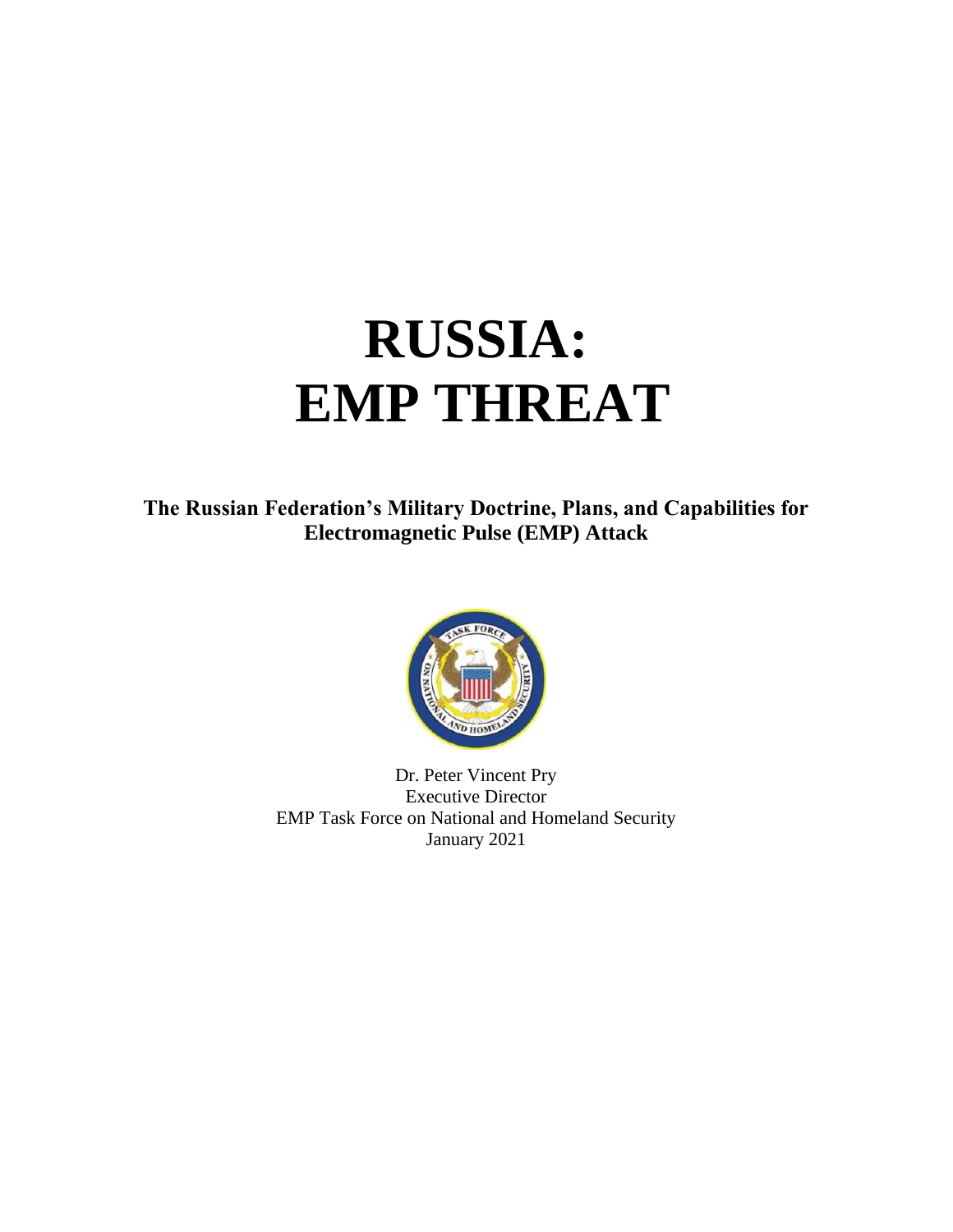#### **KEY JUDGMENTS**

The United States and NATO allies regularly experience from Russia major cyber-attacks penetrating government agencies and critical infrastructures for electric power, telecommunications, transportation and other sectors vital to electronic civilization. These events practice a new way of warfare, including EMP attacks, that could blackout North America and NATO Europe, and win World War III at the speed of light.

Any nuclear weapon detonated in outer space, 30 kilometers or higher, will generate a high-altitude electromagnetic pulse (HEMP) damaging all kinds of electronics, blacking-out electric grids and collapsing other life-sustaining critical infrastructures. No blast, thermal, fallout or effects other than HEMP are experienced in the atmosphere and on the ground.

Russian military doctrine, because HEMP attacks electronics, categorizes nuclear HEMP attack as a dimension of Information Warfare, Electronic Warfare and Cyber Warfare, which are modes of warfare operating within the electromagnetic spectrum.

Russia has "Super-EMP" weapons specialized for HEMP attack that potentially generate 100,000 volts/meter or higher, greatly exceeding the U.S. military hardening standard (50,000 volts/meter).

As a result of its HEMP nuclear tests, the Soviet Union, and today Russia, probably knows a lot more about HEMP effects than the United States.

"Super-EMP is a…first-strike weapon," according to Aleksey Vaschenko, who describes Russian nuclear weapons specially designed to make extraordinarily powerful HEMP fields as Russia's means for defeating the United States.

Hypersonic vehicles are potentially a new avenue for surprise HEMP attack, flying at 50-100 kilometers altitude: the optimum height-of-burst for Super-EMP warheads.

Russia has the technical capability to clandestinely orbit a nuclear-armed satellite or satellites to be maintained in orbit for years until needed to make a surprise HEMP attack.

HEMP attack could achieve for Russia a key objective the USSR could not achieve during the Cold War—neutralizing U.S. ballistic missile submarines at sea.

Russia probably remains the world's leader in Non-Nuclear EMP (NNEMP) weapons, also called Radio-Frequency Weapons (RFWs). Marriage of NNEMP to drones or cruise missiles, equipped with sensors to follow high-power electric lines and target control centers and transformers, introduces a major new threat to national power grids.

As Russia categorizes HEMP attack as Information, Electronic or Cyber Warfare, Moscow's already very loose strictures for nuclear employment may not even apply to HEMP.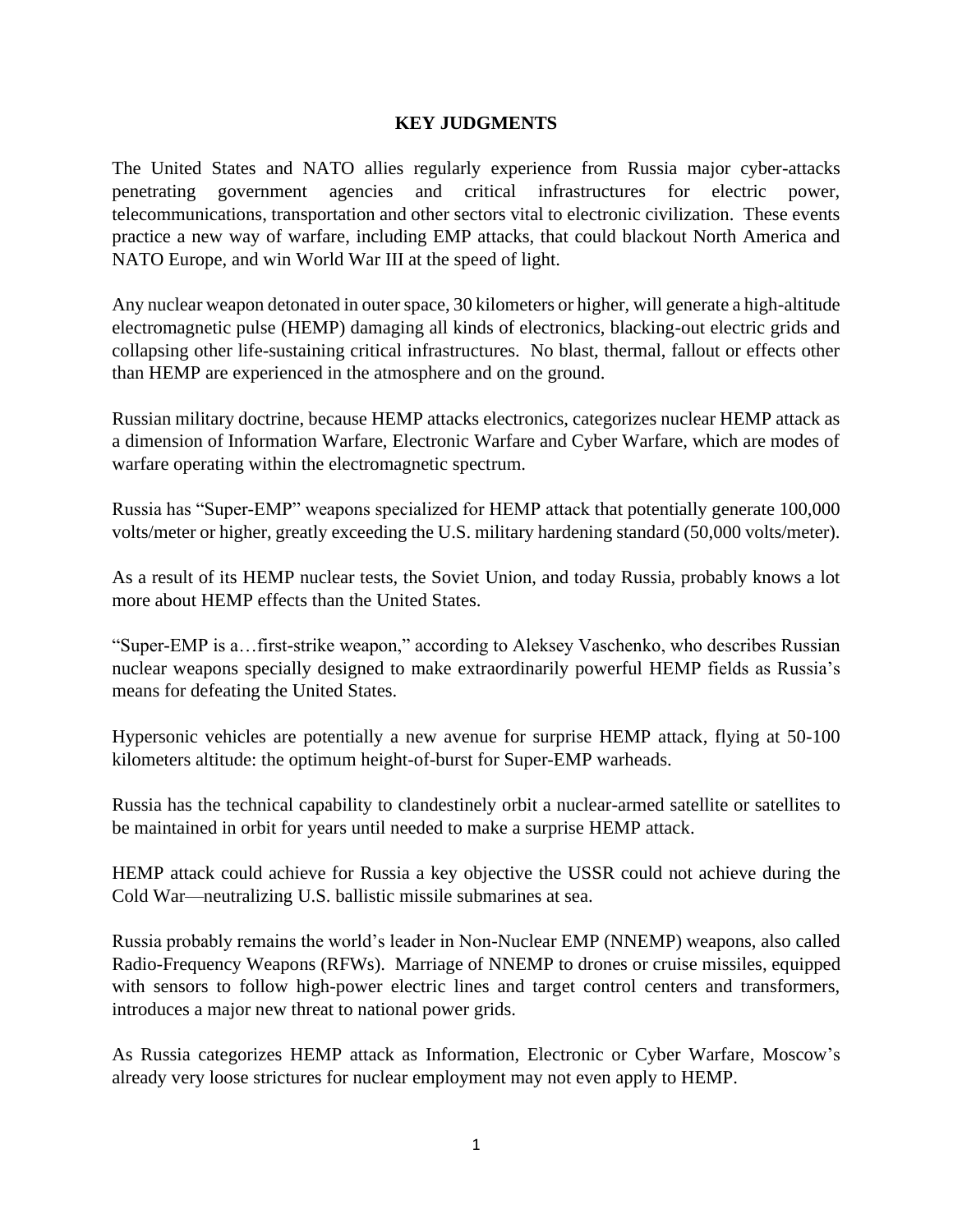#### **RUSSIA: EMP THREAT**

# *Cybergeddon*

The United States and NATO allies regularly experience from Russia major cyber-attacks penetrating government agencies and critical infrastructures for electric power, telecommunications, transportation and other sectors vital to electronic civilization. Few except those familiar with Russian military doctrine are aware that these events are practice for a new way of warfare which would culminate in nuclear high-altitude electromagnetic pulse (HEMP) attacks, that could blackout North America and NATO Europe, and win World War III at the speed of light. $1$ 

In 2020, Russia apparently executed the most sophisticated and potentially most dangerous cyberattack in history on the U.S. Government and private sector, penetrating the defenses of even the Cybersecurity and Infrastructure Security Agency (CISA)—that is supposed to be the chief guardian against such threats to U.S. critical infrastructures.<sup>2</sup>

For at least 9 months, from March until December 2020, cyber-spies roamed undetected through: the National Nuclear Security Administration (responsible for U.S. nuclear weapons); the Department of Energy and Federal Energy Regulatory Commission (responsible for protecting national electric grids); defense contractors designing the nation's most advanced weapons; and 18,000 other government and corporate victims.<sup>3</sup>

Still unknown is the scale and depth of damage.

The U.S. will be fortunate if the cyber-attack was "merely" an intelligence gathering operation, as alleged by CISA and the National Security Agency, and not also a sabotage mission implanting logic-bombs, viruses, and cyber-bugs for future use.

The U.S. Government almost always claims cyber-attacks by Russia, China, and North Korea are for spying, not sabotage. Would the USG even know? Or is "cyber-spying" by Russia and others a politically convenient excuse for the U.S. to understate potential damage—and to escape acknowledging an act of war?

Washington does not know what to do.

As after past major cyber-attacks, Washington is full of sound and fury, promising reforms and retribution, that will probably come to nothing.

Washington's impotence and irresolution will invite future, increasingly aggressive, cyber-attacks.

<sup>1</sup> EMP Commission, *Nuclear EMP Attack Scenarios and Combined-Arms Cyber Warfare* (July 2017) pp. 43-46, 54-57. All the unclassified EMP Commission reports are at [www.firstempcommission.org.](http://www.firstempcommission.org/)

<sup>&</sup>lt;sup>2</sup> "Joint Statement by the Federal Bureau of Investigation (FBI), the Cybersecurity and Infrastructure Security Agency (CISA), the Office of the Director of National Intelligence (ODNI), and the National Security Agency (NSA)" [www.cisa.gov](http://www.cisa.gov/) (January 5, 2021). "Russia's Massive Hack Demands A Reckoning For U.S. Cyber Defenses" Washington Post (December 16, 2020). Nathan Bomey and Kevin Johnson, "What You Need To Know About The FireEye Hack" USA Today (December 14, 2020). Kartikay Mehrota, "Critical Infrastructure Left in the Dark About SolarWinds Hack" Bloomberg (January 5, 2021).

 $3$  Ibid.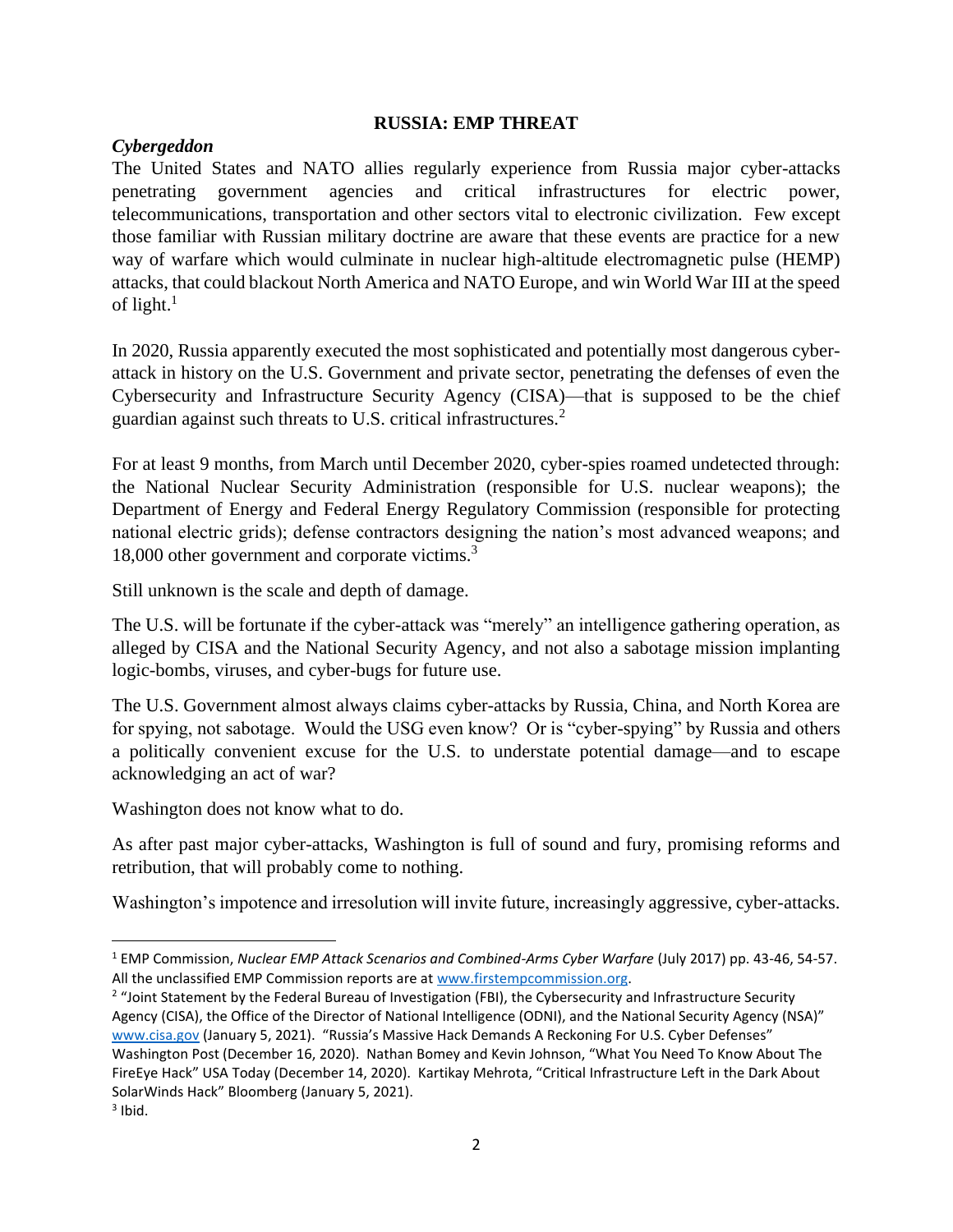Yet for decades Washington has been competently counseled on cyber-threats and solutions. 23 years ago, for example, the President's Commission on Critical Infrastructure Protection warned in October 1997:

*"In the cyber dimension there are no boundaries. Our infrastructures are exposed to new vulnerabilities—cyber vulnerabilities—and new threats—cyber threats. And perhaps most difficult of all, the defenses that served us so well in the past offer little protection from the cyber threat. Our infrastructures can now be struck directly by a variety of malicious tools."<sup>4</sup>*

The Pentagon's Defense Science Board report "Resilient Military Systems and the Advanced Cyber Threat" warned in January 2013: "While the manifestation of a nuclear and cyber attack are very different, in the end, the existential impact to the United States is the same."<sup>5</sup>

Most dangerous, Washington is ignorant of the full magnitude of the cyber-threat, that has kinetic and nuclear dimensions. The Congressional EMP Commission warns:

*"Combined-arms cyber warfare, as described in the military doctrines of Russia, China, North Korea, and Iran, may use combinations of cyber-, sabotage-, and ultimately nuclear EMP-attack to impair the United States quickly and decisively by blacking-out large portions of the electric grid and other critical infrastructures…The synergism of such combined arms is described in the military doctrines of all these potential adversaries as the greatest revolution in military affairs in history—one which projects rendering obsolete many, if not all, traditional instruments of military power."<sup>6</sup>*

Is it significant that the protracted 9-months attack on the U.S. in the cyber-domain preceded and coincides with Russia's major strategic forces exercise on December 9, 2020, wherein dictator Vladimir Putin personally oversaw launching ICBMs, SLBMs, and cruise missiles, simulating a nuclear war against the United States?<sup>7</sup>

Is it significant that on December 15, 2020, Russia test-launched an anti-satellite missile, threatening assets critical to the U.S. military and economy in the domain of space?<sup>8</sup>

Is it significant that Russia's VOSTOK 2018 massive military exercise, mobilizing 300,000 troops, 36,000 tanks and other vehicles, and 1,000 aircraft, simulating a nuclear World War III, was preceded by cyber-attacks on hundreds of U.S. electric utilities?

Cyber-attacks by Russia, China, and North Korea are not only about stealing U.S. intellectual property and collecting intelligence on U.S. vulnerabilities, but also about testing U.S. responses.

<sup>4</sup> President's Commission on Critical Infrastructure Protection, *Critical Foundations: Protecting America's Infrastructures* (October 1997).

<sup>5</sup> Defense Science Board, *Resilient Military Systems and the Advanced Cyber Threat* (DOD: January 2013)

<sup>6</sup> EMP Commission, *Assessing the Threat from EMP Attack* (July 2017) p. 5.

<sup>&</sup>lt;sup>7</sup> Ed Adamczyk, "Russia Announces Tests of Nuclear Forces Capability in Real Exercise" [www.upi.com](http://www.upi.com/) and Defense News (December 9, 2020).

<sup>8</sup> U.S. Space Command, "Russia Tests Direct-Ascent Anti-Satellite Missile" (Peterson AFB: December 16, 2020). Masao Dahlgren, "Russia Tests Anti-satellite Missile" MissileThreat.CSIS.org (December 16, 2020).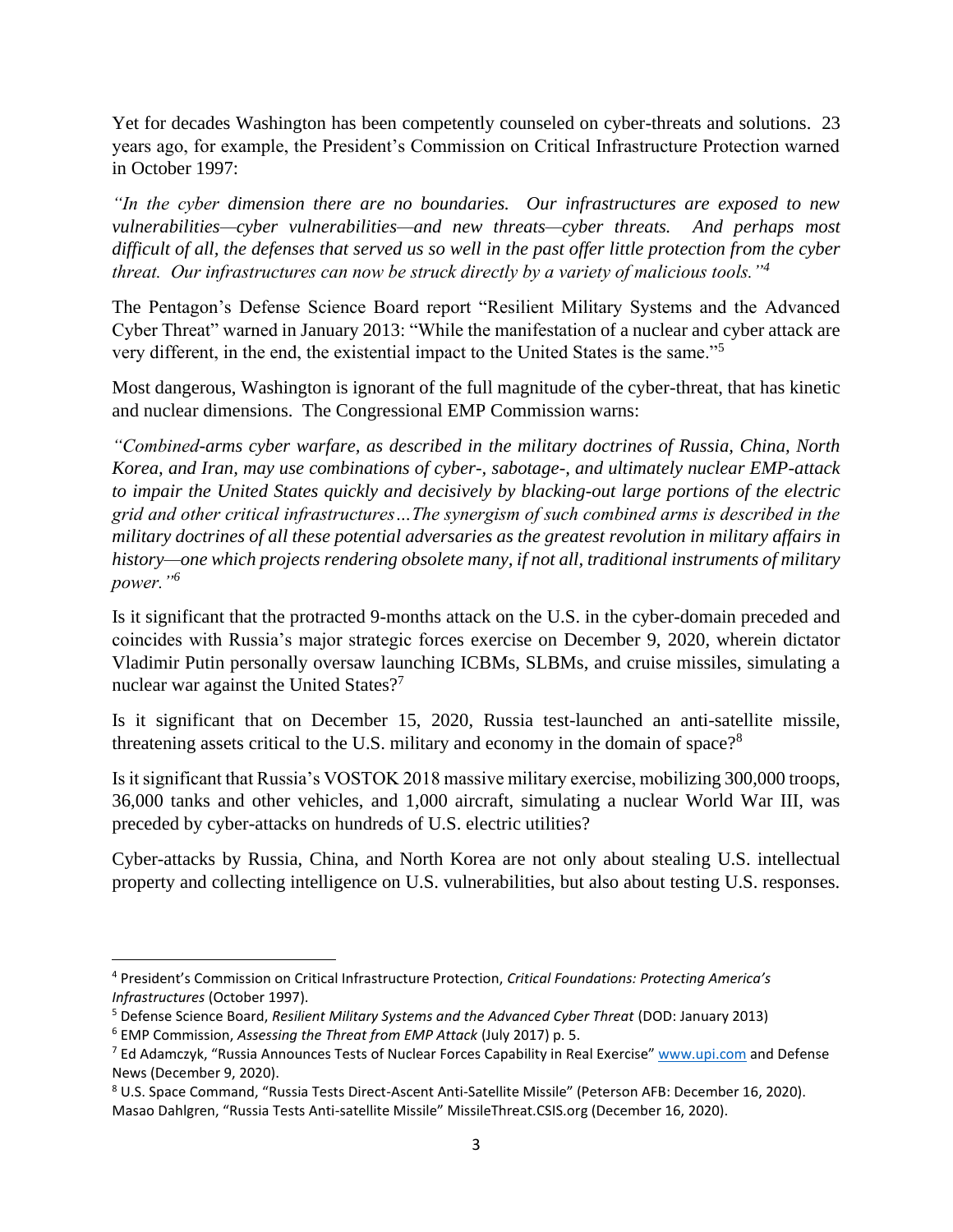Most ominously—they are practicing a revolutionary new way of warfare coordinating all arms for cyber, space, and terrestrial blitzkrieg.

Washington seems incapable of connecting the dots, unlike Colonel (ret.) Bob Lindseth, former Deputy Director for Intelligence on the Joint Chiefs of Staff and Professor of Information Operations at National Intelligence University:

*"In today's world a nuclear conflict will be preceded by Cyber operations in every form." 9* (December 18, 2020)

Unlike Admiral (ret.) William Studeman, former Director of NSA and former Acting Director CIA:

*"I see little discussion anywhere of threats which integrate cyber and nuclear (all kinds including EMP) in both the offensive and defense…All these experts seem to stay in their 'vertical/stovepiped' fields of expertise and thinking. I think that Cyber/Information Operations and nuclear integrated threats/vulnerabilities considered together need more and new thinking."<sup>10</sup>* (December 17, 2020)

# *HEMP—The Ultimate Cyberweapon*

Any nuclear weapon detonated in outer space, 30 kilometers or higher, will generate a high-altitude electromagnetic pulse (HEMP). No blast, thermal, fallout or effects other than HEMP are experienced in the atmosphere and on the ground. A nuclear detonation at 30 kilometers altitude will generate a HEMP field with a radius on the ground of 600 kilometers, damaging all kinds of electronics, blacking-out electric grids and collapsing other life-sustaining critical infrastructures. Detonated at 400 kilometers altitude, the radius of the HEMP field will be about 2,200 kilometers, large enough to cover most of North America.<sup>11</sup>

Russia has what they term "Super-EMP" weapons, nuclear warheads specialized for HEMP attack. Super-EMP warheads have very low explosive yield (10 kilotons or less) but very high gamma yield, which is what generates HEMP. According to Russian military and technical sources, Super-EMP weapons can generate HEMP fields of 100,000 volts/meter or higher, greatly exceeding the U.S. military hardening standard for HEMP  $(50,000 \text{ volts/meter})$ .<sup>12</sup>

Russian military doctrine, because HEMP attacks electronics, categorizes nuclear HEMP attack as a dimension of Information Warfare, Electronic Warfare and Cyber Warfare, which are modes of warfare operating within the electromagnetic spectrum.<sup>13</sup>

Commonplace cyber-theft, e-mail disruptions, and hacking, widely regarded as annoyances by most Americans, could foreshadow catastrophic nuclear HEMP attacks on the grid that would threaten the existence of society. In Nazi Germany's blitzkrieg strategy, probing by their motorcycle corps and scout planes, looking for weakness, preceded the massed onslaught of heavy

<sup>9</sup> Colonel (ret.) Bob Lindseth correspondence (December 18, 2020).

<sup>10</sup> Admiral (ret.) William Studeman correspondence (December 17, 2020).

<sup>11</sup> EMP Commission, *Nuclear EMP Attack Scenarios and Combined-Arms Cyber Warfare* (July 2017) pp. 13-17.  $12$  Ibid, pp. 17-18.

<sup>13</sup> Ibid, pp. 1-10. EMP Commission, *Chairman's Report* (July 2017) pp. 17-23.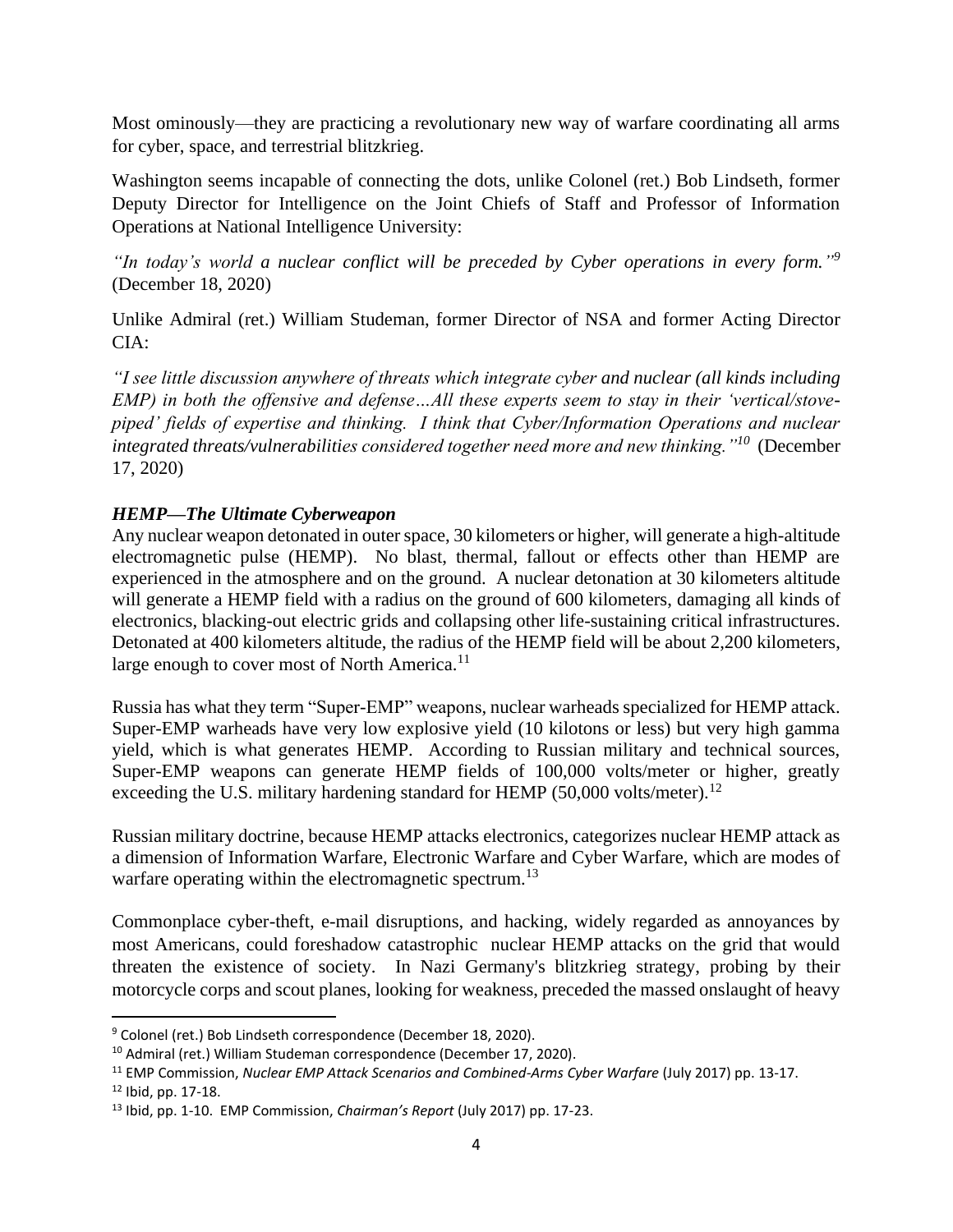armored divisions. The same principle may be at work in cyber-space with probing attacks from Russia, China, North Korea and Iran.

From the perspective of adversary military doctrine on Electronic Warfare and Cyber Warfare, cyber-thefts and intrusions look less like isolated cases of theft and hacking and more like probing U.S. defenses and gauging Washington's reactions—perhaps in preparation for an all-out cyber offensive that would include physical sabotage, radio frequency weapons, and ultimately nuclear HEMP attack.

# *Russian HEMP Tests*

The Soviet Union discovered the high-altitude electromagnetic pulse (HEMP) phenomenon probably years before the United States. High-altitude nuclear testing at its Novaya Zemlya site would have exposed the Russian cities of Archangel and Murmansk and electric grids on the Kola Peninsula to HEMP effects. Moreover, Russia being located at a higher northern latitude than most of the U.S., on the same latitude as Canada and Alaska, meant greater exposure to geomagnetic storms and their EMP/GMD effects on communications and power grids, an awareness reflected in their military writings.

On October 22, 1962, the Soviet Union conducted a high-altitude EMP test—Nuclear Test 184 over part of its own territory, deliberately exposing Kazakhstan's electric grid to HEMP as an experiment. "These EMP producing tests were done over a large populated land mass in Kazakhstan," writes Jerry Emanuelson in his study of Test 184, "Even though the economic state of Kazakhstan in 1962 was quite primitive by today's standards, it was heavily industrialized and electrified." The HEMP field generated by Nuclear Test 184 covered all of Kazakhstan. Emanuelson:

*"Test 184 was detonated at 290 kilometers above a point that was 180 miles due west of Zhezgazghan....At an altitude of 290 kilometers above the detonation point in central Kazakhstan, the distance to the horizon would have been more than 1900 kilometers, which would have caused an electromagnetic pulse over all of Kazakhstan*.*"* 14

Data from Nuclear Test 184, the results of which were kept secret for over thirty years, were partially shared with the West in a briefing by Russian General Vladimir M. Loberev in 1994. Nuclear Test 184 confirmed definitively for the Soviets in 1962 what the United States concluded independently by extrapolation from the U.S. STARFISH PRIME and other nuclear test results (conducted over the Pacific Ocean), and from experiments conducted over 50 years using EMP simulators and by computer modeling.<sup>15</sup>

Nuclear Test 184 destroyed transformers, generators, communications, switches and all manner of electronics within an enormous footprint extending hundreds of kilometers—thereby proving the

<sup>&</sup>lt;sup>14</sup> Quote and for a good summary of the Soviet 1961-62 EMP nuclear test series and Test 184 see Jerry Emanuelson, "Soviet Test 184" Futurescience [http://www.futurescience.com/emp/test184.html.](http://www.futurescience.com/emp/test184.html)

<sup>&</sup>lt;sup>15</sup> Ibid. For some data on infrastructure effects from Nuclear Test 184 provided by Russian General Loberev in 1994 see Dr. Peter Vincent Pry, *Electric Armageddon* (EMP Task Force: 2013) p. 35. For a brief history of U.S. HEMP science see Dr. Peter Vincent Pry, *The Power And The Light: The Congressional EMP Commission's War To Save America 2001-2020* (EMP Task Force: 2020) Part I: The Foundations of EMP Science and Threat Assessment.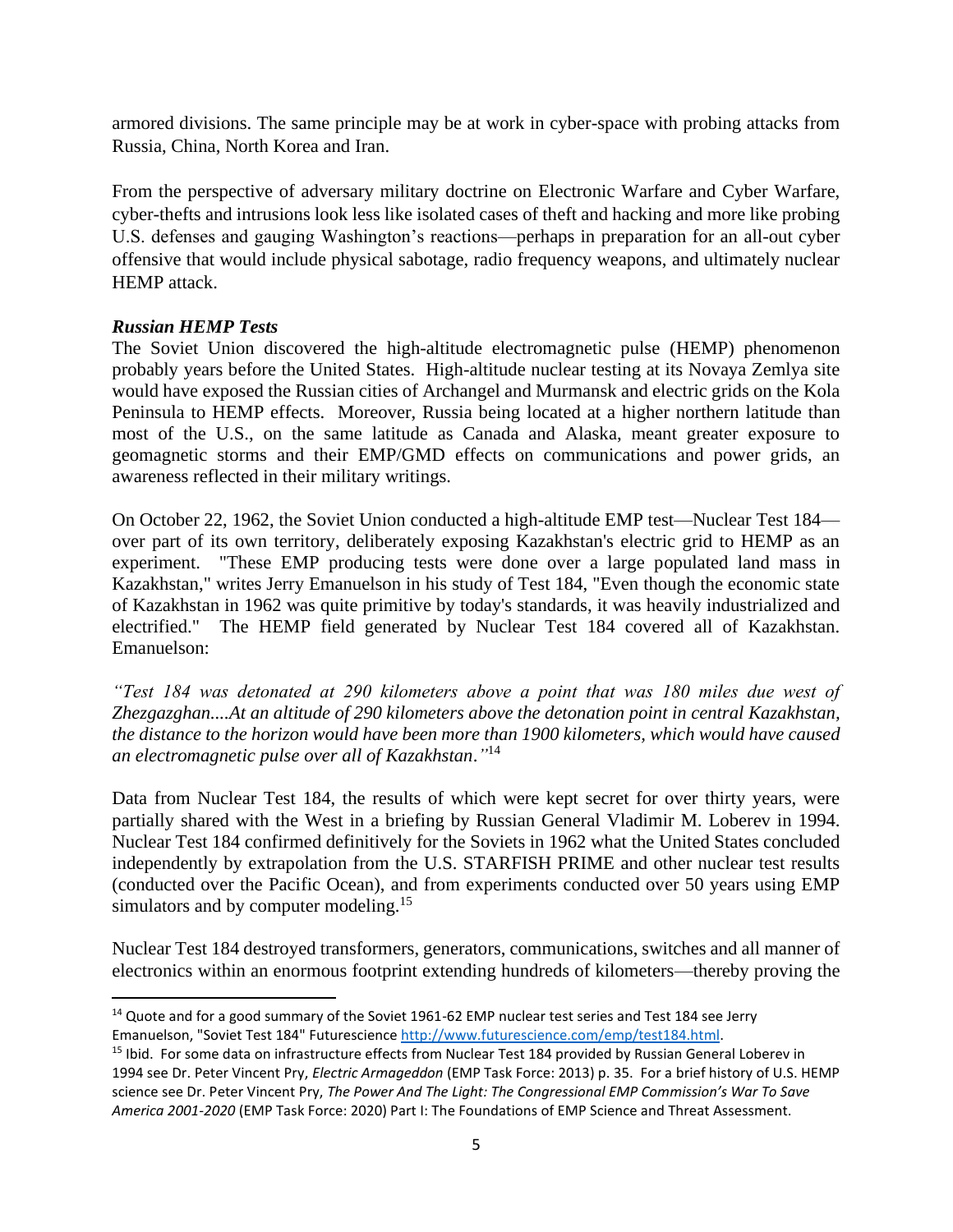advantages and dangers of HEMP attack empirically. Monstrous and unethical as may have been the USSR's decision to conduct an HEMP test against their own people, Nuclear Test 184 and other tests armed the Soviet Union with the best HEMP data in the world in 1962.<sup>16</sup>

Nuclear Test 184 was part of a series of seven Soviet nuclear HEMP tests conducted over the USSR's own territory, mostly over Kazakhstan, commencing on September 6, 1961, and ending on November 1, 1962. Whereas the U.S. was surprised by its discovery of HEMP during its 1962 nuclear test STARFISH PRIME, the Soviets were already aware of HEMP during their nuclear test series and were very well prepared with a large array of scientific instruments all over Kazakhstan to test and investigate HEMP effects from actual high-altitude nuclear detonations in a way that has never been approximated by the United States or any other nation.<sup>17</sup>

The first two Soviet HEMP nuclear tests, on September 6, 1961, and October 6, 1961, were codenamed "Thunderstorm" and "Thunder" perhaps reflecting the HEMP mission. All of the tests were very realistic, using military ballistic missiles, mostly the SS-4 medium-range missile, to deliver and detonate the warheads at high-altitude. The HEMP tests used a wide variety of warheads, with yields ranging from merely 1.2 kilotons to 300 kilotons, detonated at greatly varying altitudes, ranging from 22.7 kilometers to 300 kilometers height-of-burst.<sup>18</sup>

There is no question that as a result of its HEMP nuclear test series, the Soviet Union, and today Russia, probably knows a lot more about HEMP effects than the United States. "In 1962, the then Soviet Union conducted several high-altitude nuclear tests in Kazakhstan in the course of which were obtained vast facts on the damage levels from HEMP illuminating both military and civil systems," writes Russian scientist Vasiliy Greetsai today. "Most of those 'vast facts' are apparently still kept secretly at the Russian Federation Ministry of Defense at the Central Institute of Physics in Sergiev Posad, Russia," warns Emanuelson in his study of Test 184, "Only a tiny amount of those facts have been publicly released, but those facts have been extremely informative."<sup>19</sup>

# *Russia Shares Some HEMP Data*

Why did Russia share any HEMP nuclear test data with the West, and why just Nuclear Test 184 in particular? It is generally assumed that Russian General Loberev's 1994 briefing on Nuclear Test 184 to an international audience was a benign act, part of the post-Cold War thaw in relations under the pro-Western Russian President Boris Yeltsin.

However, a less benign interpretation of the facts is possible.

Perhaps the Russian General Staff approved Loberev's 1994 briefing to the West on Nuclear Test 184 because they hope to mislead the United States on the real severity of the threat and preserve U.S. vulnerability to HEMP attack. Emanuelson in his study of Test 184 observes that the nuclear weapon used for this test—as impressive as were the results—was an inefficient design for HEMP, and probably produced weaker HEMP fields than the U.S. STARFISH PRIME nuclear test. Nor

 $16$  Ibid.

<sup>17</sup> Jerry Emanuelson, "Soviet Test 184" Futurescience [http://www.futurescience.com/emp/test184.html.](http://www.futurescience.com/emp/test184.html)

 $18$  Ibid.

<sup>&</sup>lt;sup>19</sup> Ibid. Vasiliy N. Greetsai et. al., "Response of Long Lines to Nuclear High-Altitude Electromagnetic Pulse (HEMP)" IEEE Transactions on Electromagnetic Compatibility, Vol. 4, No. 4 (November 4, 1998).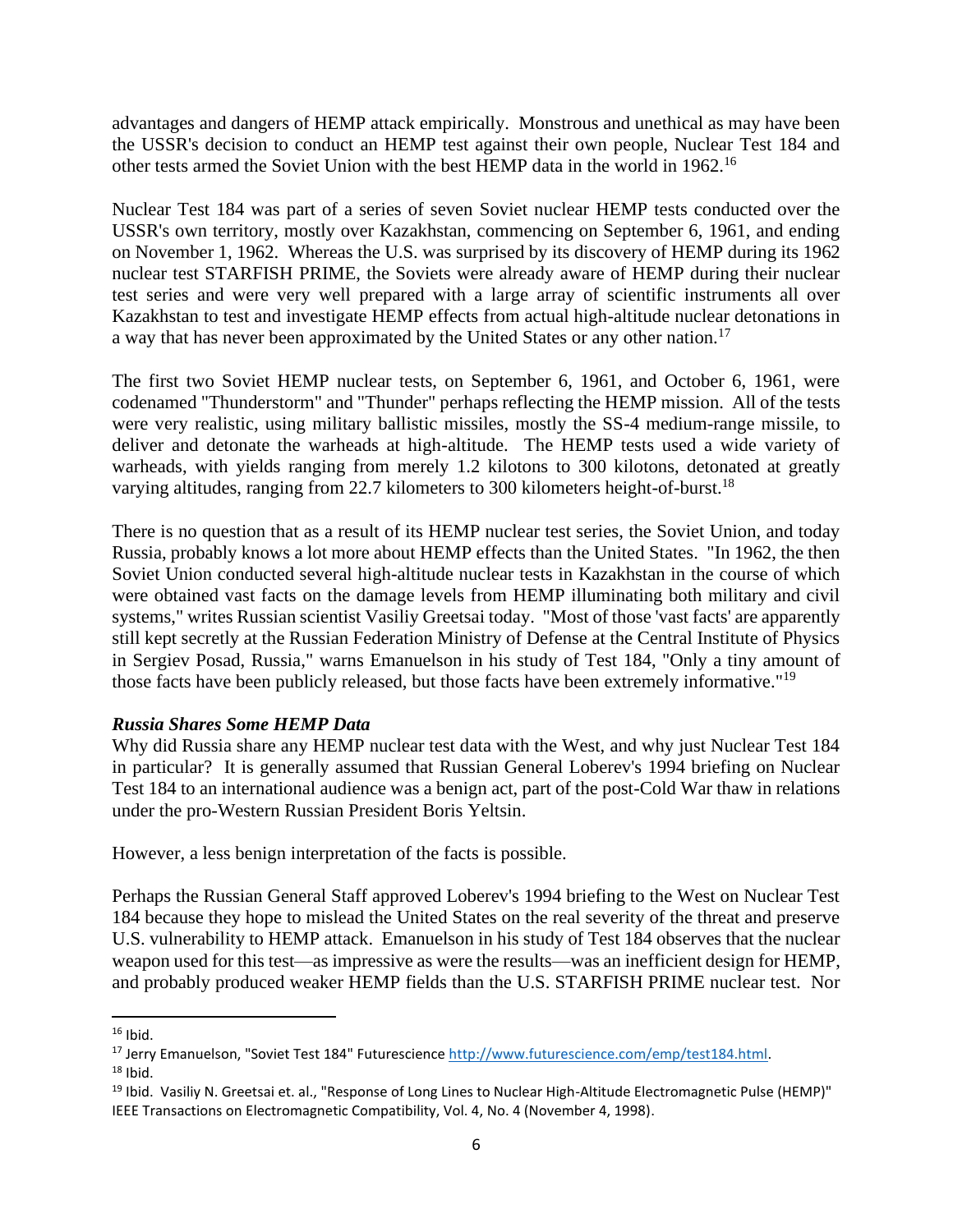have the Russians disclosed, even for Test 184, the strength of the peak HEMP fields that can do the most damage.<sup>20</sup> Yet among Western specialists Test 184 has become a sort of "gold standard" that rivals in importance STARFISH PRIME as a basis for designing HEMP protection.

Moscow jealously guards the secrets of its other HEMP nuclear tests—that includes more than the seven high-altitude detonations for the 1961-62 test series. Most Western analysts assume that Russia is sharing its best data by disclosing Test 184. Even the usually meticulous Emanuelson appears to jump to this conclusion: "The first two of the K Project high altitude nuclear tests (in 1961) over Kazakhstan were only 1.2 kilotons so the EMP...apparently did not have much of an impact on the 1961 infrastructure of Kazakhstan."<sup>21</sup>

But we do not know the impact of these HEMP tests, because Moscow is not telling.

Perhaps significantly, at least one of these Soviet HEMP tests was conducted in an Anti-Ballistic Missile (ABM) mode, involving a high-altitude interception of a target. Moreover, all of the tests were conducted over the Saryshagan ABM test range.<sup>22</sup> One design of a Soviet ABM warhead is like an Enhanced Radiation Warhead, a warhead having low explosive yield but capable of producing lots of neutrons, x-rays, gamma rays and other radiation to kill incoming warheads. Such a weapon, low-yield but emitting enhanced gamma rays that make high-frequency HEMP, could produce an extraordinarily powerful HEMP field, tantamount to a Super-EMP warhead.

Is it possible that Moscow discovered, by accident or design, the secret for making a Super-EMP nuclear weapon in 1961? Did Moscow share data from Nuclear Test 184 in 1994 because they want to disinform the United States and its allies about the real maximum HEMP threat, so that the West will under-prepare, and remain vulnerable to Super-EMP?

# *Russian HEMP Threats*

Russia's Super-EMP weapons—that have no counterpart in the U.S. nuclear arsenal—and Russia's superior defensive preparations against HEMP, may have emboldened the Russian Duma in 1999 to threaten an HEMP attack against the United States for NATO's bombing of Russian ally Serbia. As witnessed by the U.S. congressional delegation to Vienna, meeting with their counterparts from the Russian Duma, Vladimir Lukin, Chairman of the Duma International Affairs Committee, and Deputy Chairman Alexander Shabonov, threatened:

*LUKIN—"Hypothetically, if Russia really wanted to hurt the United States in retaliation for NATO's bombing of Yugoslavia, Russia could fire a submarine launched ballistic missile and detonate a single nuclear warhead at high-altitude over the United States. The resulting electromagnetic pulse would massively disrupt U.S. communications and computer systems, shutting down everything. No internet. Nothing."* 

*SHABANOV—"And if that didn't work, we'd just launch another missile."<sup>23</sup>*

<sup>&</sup>lt;sup>20</sup> Jerry Emanuelson, "Soviet Test 184" Futurescience [http://www.futurescience.com/emp/test184.html.](http://www.futurescience.com/emp/test184.html)

 $21$  Ibid.

 $22$  Ibid.

 $^{23}$  House Armed Service Committee CODEL Transcript on Vienna Conference (May 2, 1999) and interviews with Rep. Curt Weldon and Rep. Roscoe Bartlett of congressional delegation.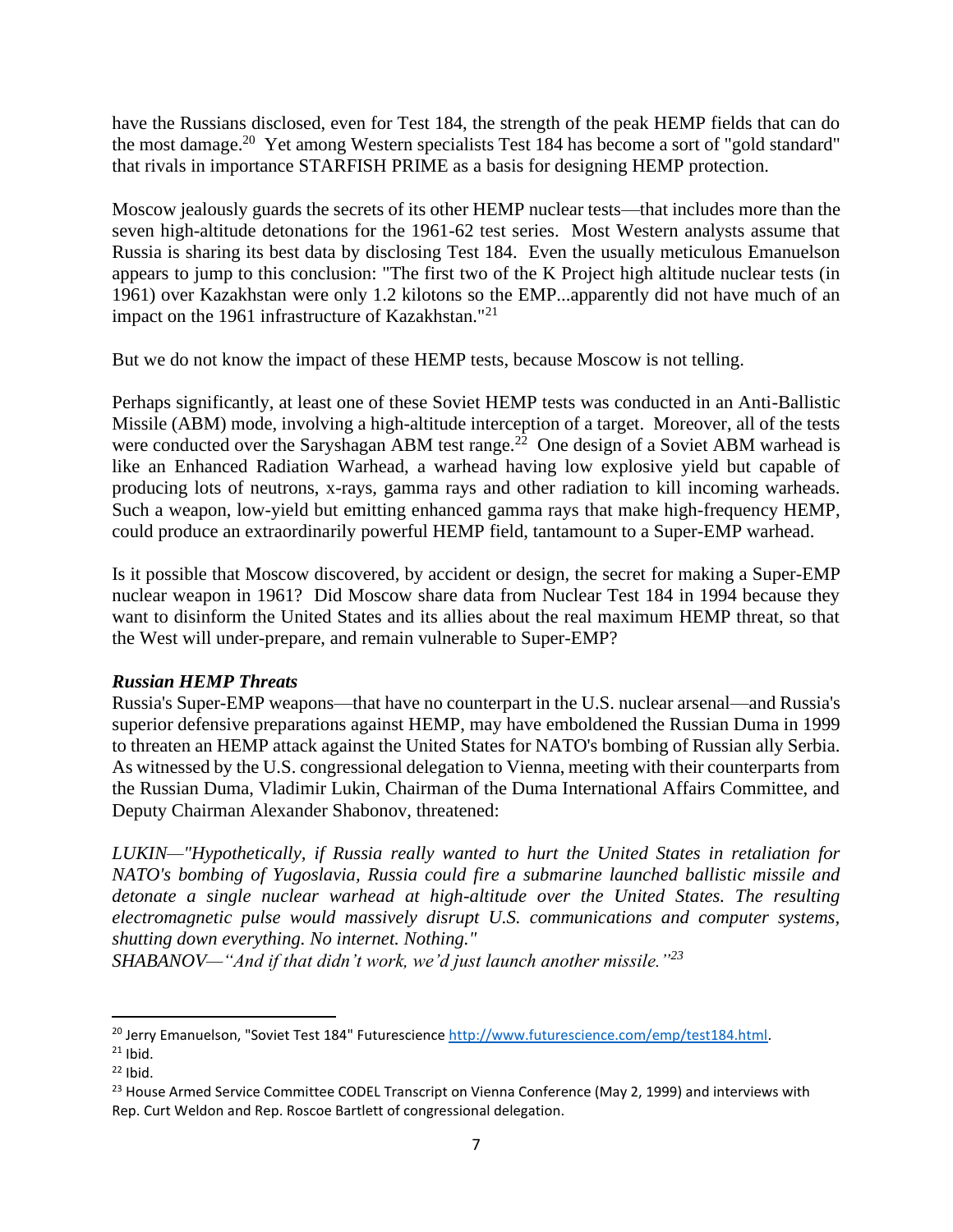Moscow's threatened nuclear HEMP attack on the U.S. to the face of an official congressional delegation was a contributing factor to the establishment of the EMP Commission.

Indeed, Moscow frequently flourishes its nuclear saber to threaten the United States, as if emboldened by knowledge of some decisive nuclear advantage, like Super-EMP weapons and HEMP attack. For example, Russian General Staff Chief Nikolai Makarov threatened a preemptive strike against NATO anti-missile sites in Poland and the Czech Republic in  $2012.<sup>24</sup>$ Increasingly aggressive nuclear threats have been made by Russia in 2013, 2014, 2015, 2016, 2017 and especially after Vladimir Putin's March 1, 2018 announcement of new nuclear super-weapons, that Putin threatened will compel the U.S. to, "Listen to us now!"<sup>25</sup> According to former senior Defense Department official, Dr. Mark Schneider:

*"Between October 24, 2018 and March 2019, the nuclear missile targeting threat was made at least 11 times at the highest levels—by President Putin, by the Chief of the General Staff of the Army Valery Gerasimov, by the Strategic Missile Force Commander Colonel General Sergei Ryabkov."<sup>26</sup>*

Yet despite all Russia's nuclear preparations and threats, Moscow still fears a HEMP attack. A Norwegian scientific rocket, launched on January 25, 1995, to explore the aurora borealis, was mistaken by the Russian military as a surprise HEMP attack launched by a U.S. submarine—nearly resulting in a massive Russian preemptive strike. This still little known incident, happening a half decade after the end of the Cold War, is the closest the sides have ever come to nuclear conflict, triggered by the specter of surprise HEMP attack.<sup>27</sup>

#### *Russian Military Doctrine: HEMP Attack Decisive*

Russian General Vladimir Slipchenko in his military textbook *Non-Contact Wars* describes the combined use of cyber viruses and hacking, physical attacks, non-nuclear EMP weapons, and ultimately nuclear HEMP attack against electric grids and critical infrastructures as a new way of warfare that is the greatest Revolution in Military Affairs (RMA) in history. Slipchenko sees EMP as such a departure from traditional ways and means of warfare that he describes EMP weapons and warfare as "based on new physical principles"—a phrase that has become ubiquitous in Russian literature to describe the military revolution that is EMP:

*"In practically all preceding generations of wars…weapons were employed that acted against targets primarily by kinetic, chemical and thermal energy. In addition to these arms…new ones will also appear…in wars of the future…Weapons based on new physical principles having an* 

<sup>&</sup>lt;sup>24</sup>On Makarov see Jim Heintz and Liudas Dapkus, "Russia's Military Threatens Pre-Emptive Strike If NATO Goes Ahead With Missile Plan" Fox News and Associated Press (May 3, 2012)

[http://www.foxnews.com/world/2012/05/03/russian-military.](http://www.foxnews.com/world/2012/05/03/russian-military) Andrew E. Kramer, "Russian General Makes Threat on Missile-Defense Sites" New York Times (May 3, 2012).

<sup>&</sup>lt;sup>25</sup> "Russia's Putin Unveils 'Invincible' Nuclear Weapons" BBC News (March 1, 2018). Andrew Osborn, "Putin, Before Vote, Unveils 'Invincible' Nuclear Weapons to Counter West" Reuters (March 1, 2018). Joseph Trevithick,

<sup>&</sup>quot;Here's the Six Super Weapons Putin Unveiled During Fiery Address" [www.thedrive.com](http://www.thedrive.com/) (March 1, 2018). <sup>26</sup> Mark B. Schneider, "Russia's Massive Nuclear Weapons Arsenal Is A Threat" National Interest (May 29, 2019). <sup>27</sup>Nikolay Devyanin, "All That Has Happened, Alas, Had To Happen" Moskovskiye novosti (January 29-February 5, 1995). Dr. Peter Vincent Pry, *War Scare: Russia and America on the Nuclear Brink* (Westport, CT and London: Praeger, 1999), Part V The Norwegian Missile Crisis, January 25, 1995.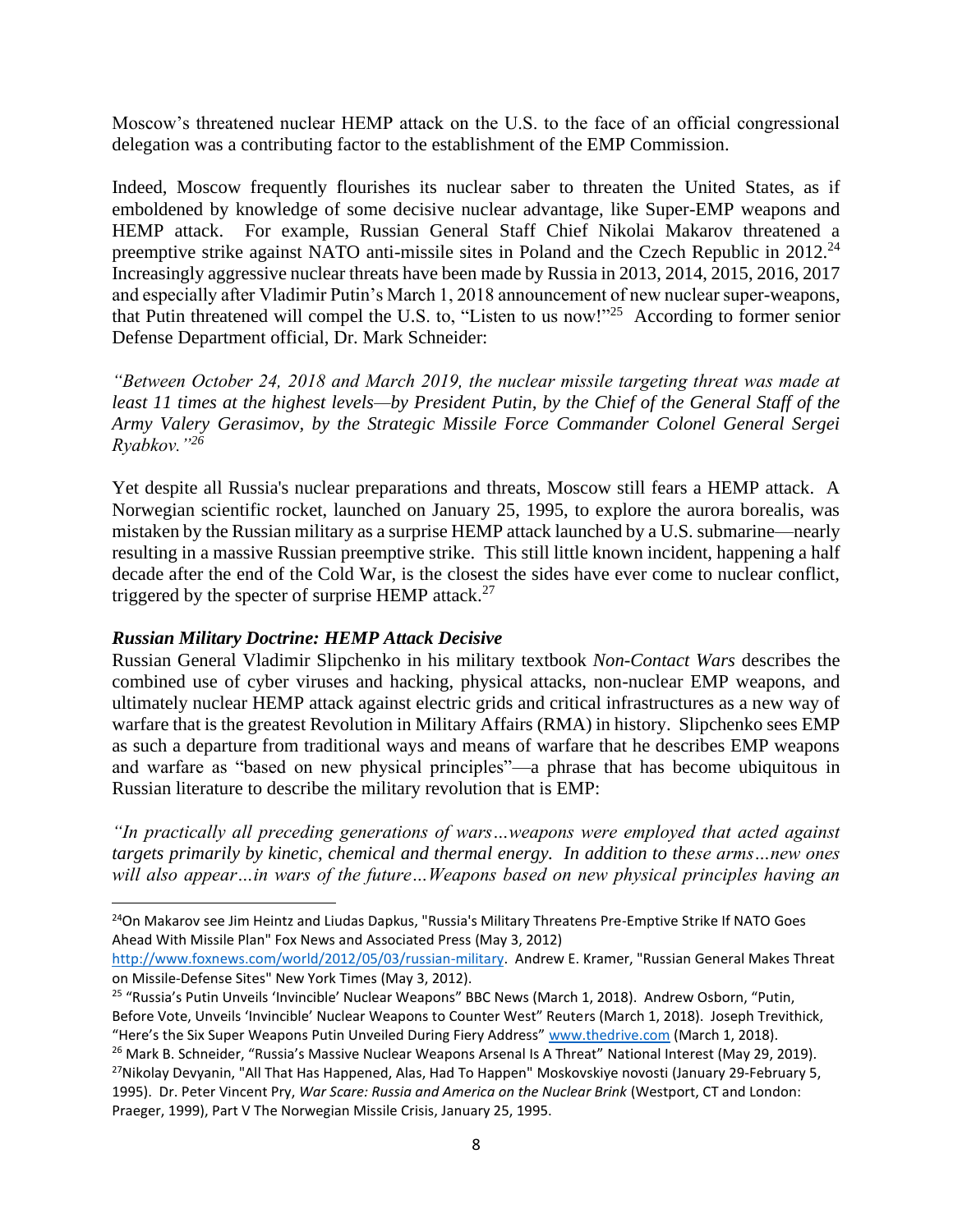*electromagnetic effect will see considerable development. They will represent a form of casualty and damage producing effect on targets through the energy of electromagnetic emissions of various wavelengths and levels of power generated by radio frequency and laser weapons and by means of electronic countermeasures using a conventional or high-altitude nuclear burst…Depending on the power of emission, such weapons will be capable of…suppressing practically all classic electronic equipment…causing the melting or evaporation of metal in the printed circuit boards…or causing structural changes of electronic elements…"<sup>28</sup>*

Like Nazi Germany's "Blitzkrieg" ("Lightning War") strategy that coordinated airpower, armor, and mobile infantry to achieve strategic and technological surprise that nearly defeated the Allies in World War II, the "New Blitzkrieg" is, literally and figuratively, an electronic "Lightning War" so potentially decisive in its effects that an entire civilization could be overthrown in hours. According to General Slipchenko, EMP and the new military revolution renders obsolete modern armies, navies and air forces. For the first time in history, small nations or even non-state actors can humble the most advanced nations on Earth.

An article in Military Thought, the flagship journal of the Russian General Staff, "Weak Points of the U.S. Concept of Network-Centric Warfare" points to nuclear HEMP attack as a means of defeating the United States:

*"American forces may be vulnerable to electronic warfare attacks, in particular, an electromagnetic pulse that is a brief powerful electromagnetic field capable of overloading or destroying numerous electronic systems and high-tech microcircuits that are very sensitive to the electromagnetic field, even if transmitted from a distance. A single low-yield nuclear weapon exploded for this purpose high above the area of combat operations can generate an electromagnetic pulse covering a large area and destroying electronic equipment without loss of*  life that is caused by the blast or radiation.<sup>"29</sup>

Moreover: "Today, too, a considerable body of administrative information in the U.S. armed forces goes through the civilian Internet. Many civilian commercial communication satellites, particularly satellites in low orbits, can have their functions impaired or they can be disabled by electromagnetic shocks from high altitudes."<sup>30</sup>

According to another Russian article: "Nuclear war strategy has already planned nuclear explosions at an altitude of 50-100 km to destroy enemy satellites' electronic instruments with electromagnetic pulse":

*"There are now about 683 space craft in near-earth orbit. Of these about 150 are Russian and about 400 American. In the estimation of specialists, for every 100 of our 'purely' military espionage artificial earth satellites there are 300 civilian satellites. Clearly, this discrepancy will increase both quantitatively and qualitatively (considering the state of the Russian military-*

<sup>28</sup> General Vladimir Slipchenko, *Non-Contact Wars* (Moscow: January 1, 2000).

<sup>&</sup>lt;sup>29</sup> Colonel A.V. Kopylov, "Weak Points of the U.S. Concept of Network-Centric Warfare" Military Thought, Volume 3 (2011).

 $30$  Ibid.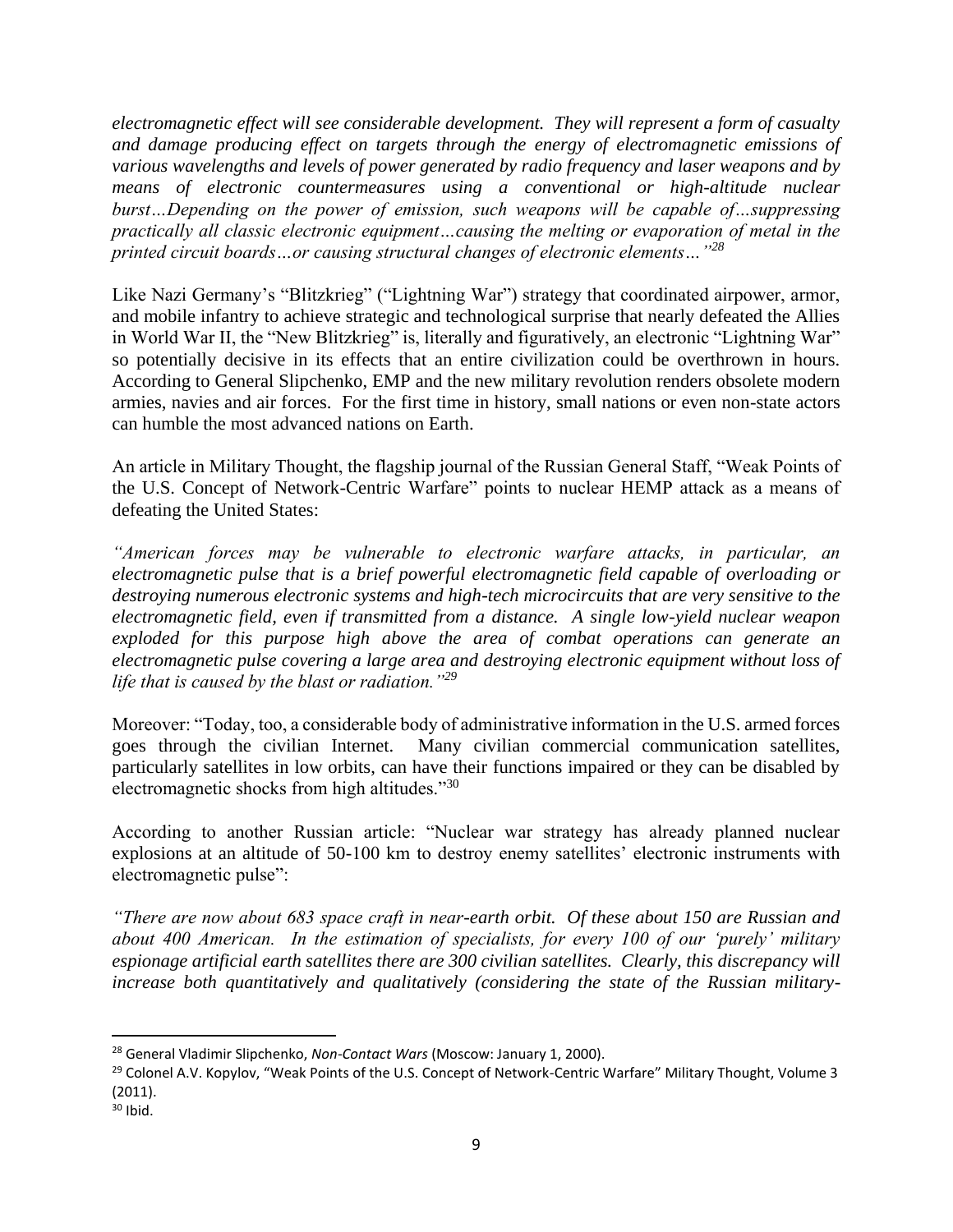*industrial complex)…Nuclear war strategy has already planned nuclear explosions at an altitude of 50-100 km to destroy enemy satellites' electronic instruments with an electromagnetic pulse."<sup>31</sup>*

A 2015 article from Russia's A.A. Maksimov Scientific Research Institute for Space Systems, alludes to low-yield nuclear enhanced-EMP as the most effective cyber weapon: "Even more effective are remote-controlled cyber weapons in the nuclear variant, but in this case a warhead is required with a capacity many times smaller by comparison with the charges of the typical strategic missiles."<sup>32</sup>

"Super-EMP is a…first-strike weapon," according to Aleksey Vaschenko, who describes Russian nuclear weapons specially designed to make extraordinarily powerful EMP fields as Russia's means for defeating the United States in "A Nuclear Response To America Is Possible":

*"The further direction of the work on the development of Super-EMP was associated with the increase of its kill effect by focusing Y-radiation, which should have resulted in an increase of the pulse's amplitude. These properties of Super-EMP make it a first strike weapon, which is designed to disable the state and military command and control system, the economy, ICBMs, especially mobile based ICBMs, missiles on the flight trajectory, radar sites, spacecraft, energy supply systems, and so forth. So, Super-EMP is obviously offensive in nature and is a destabilizing firststrike weapon…The Russian nuclear component relies on the Super-EMP factor, which is the Russian response to U.S. nuclear blackmail."<sup>33</sup>*

#### *Hypersonic Warheads: New HEMP Threat*

Russian development of hypersonic missile warheads is a dangerous new dimension of the nuclear and HEMP threat. Great speed (Mach 20, twenty times the speed of sound) and flying a flat trajectory, skimming along the top of the upper atmosphere, significantly reduces visibility to U.S. early-warning satellites and radars, while also reducing arrival time. Maneuvering makes hypersonic warheads more difficult to track and intercept, virtually impossible to intercept with existing U.S. National Missile Defenses. Former senior Defense Department official Dr. Mark Schneider writes, "The main reason for Russian hypersonic missiles is a nuclear surprise attack and America has no defense against it."<sup>34</sup>

Four-star General John Hyten, then chief of the U.S. Strategic Command that controls the nuclear Triad (now Vice Chairman Joint Chief of Staff), agrees with Schneider: "Hypersonic capabilities are a significant challenge. We are going to need a different set of sensors to see hypersonic threats. Our enemies know that."<sup>35</sup>

<sup>&</sup>lt;sup>31</sup> Aleksandr Khokhlov, "If There Are Star Wars Tomorrow" Novyye Izvestiye (November 5, 1997) p. 2.

<sup>&</sup>lt;sup>32</sup> Department Chief Dr. Grigoriy Vokin, "Remote Custodian: Warheads with Artificial Intelligence for Reconnaissance, Guaranteed Destruction of Targets, and Human Rescue" A.A. Maksimov Scientific Research Institute (2015).

<sup>&</sup>lt;sup>33</sup> Aleksey Vaschenko, "A Nuclear Response To America Is Possible" Zavtra (November 1, 2006).

<sup>&</sup>lt;sup>34</sup> Dr. Mark Schneider, "Russian Hypersonic Missiles Have 1 Goal (And They Might Be Unstoppable)" National Interest (September 11, 2019).

<sup>&</sup>lt;sup>35</sup> Barbara Starr, "U.S. General Warns of Hypersonic Weapons Threat from Russia and China" CNN (March 27, 2018[\) www.cnn.com.](http://www.cnn.com/)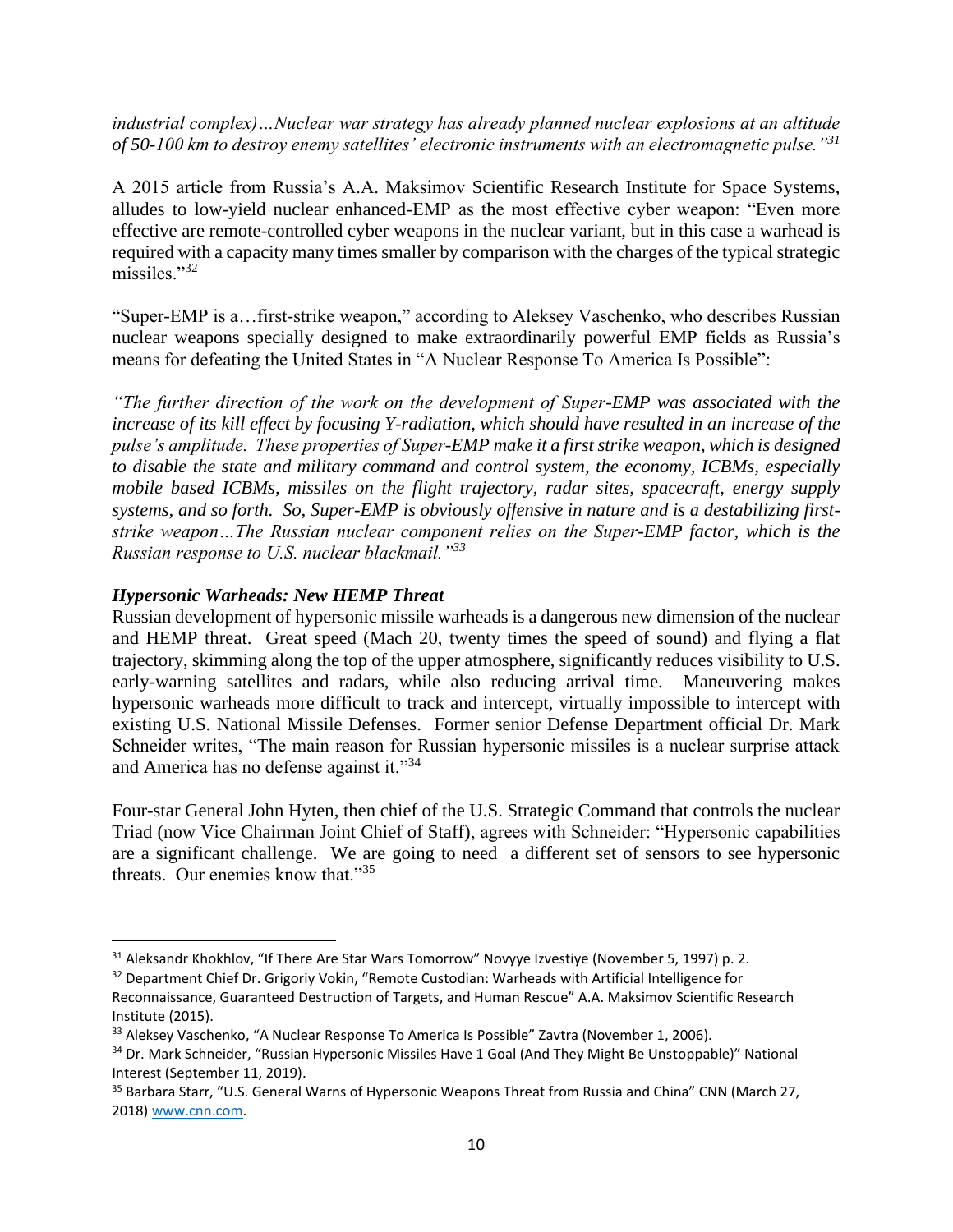Russia deployed its first regiment of SS-19 ICBMs armed with hypersonic Avangard nuclear warheads at the end of December 2019.<sup>36</sup>

Hypersonic vehicles fly over most of their trajectory at 50-100 kilometers altitude: the optimum height-of-burst for Super-EMP warheads.<sup>37</sup>

Hypersonic weapons are potentially a new avenue for surprise nuclear HEMP attack that could defeat deterrence. We cannot see the attack coming and may not know against whom to retaliate, especially if HEMP attack blinds satellites and radars needed for early-warning and threat assessment.

Hypersonically delivered HEMP attack could win World War III with a single electronic blow.

#### *HEMP Satellites?*

During the Cold War, the USSR developed a secret weapon called the Fractional Orbital Bombardment System (FOBS). The FOBS would disguise a nuclear attack as a peaceful satellite launch, orbiting a nuclear-armed satellite over the South Pole to attack the U.S. from the south from which direction the U.S. is blind and defenseless as there are no BMEWS radars or antimissile defenses facing south. The FOBS satellite could deliver a HEMP attack paralyzing U.S. retaliatory forces and C3I in the first shot of a nuclear war.

Miroslav Gyurosi in *The Soviet Fractional Orbital Bombardment System* describes Moscow's development of the FOBS as part of "a long running campaign of strategic deception against the West through the whole Cold War period, and the protracted development of the Soviet FOBS nuclear weapon system presents an excellent case study of such." Gyurosi:

"*The Fractional Orbital Bombardment System (FOBS) as it was known in the West, was a Soviet innovation intended to exploit the limitations of U.S. BMEW radar coverage. The idea behind FOBS was that a large thermonuclear warhead would be inserted into a steeply inclined low altitude polar orbit, such that it would approach the CONUS from any direction, but primarily from the southern hemisphere, and following a programmed braking maneuver, re-enter from a direction which was not covered by U.S. BMEW radars."<sup>38</sup>*

"The first warning the U.S. would have of such a strike in progress would be the EMP...," writes Gyurosi.<sup>39</sup>

Russia has the technical capability to clandestinely orbit a nuclear-armed satellite or satellites to be maintained in orbit for years until needed to make a surprise HEMP attack against the U.S., NATO Europe, or some other target.

<sup>36</sup> "Russia Deploys First Hypersonic Avangard ICBMs" Moscow Times (December 27, 2019).

<sup>37</sup> Ryan White, "Hypersonic Weapons (Part-1)" navalnews.net (May 13, 2020).

<sup>38</sup> Miroslav Gyurosi, *The Soviet Fractional Orbital Bombardment System*, Air Power Australia, Technical Report APA-TR-2010-0101 (January 2010 updated April 2012).

 $39$  Ibid.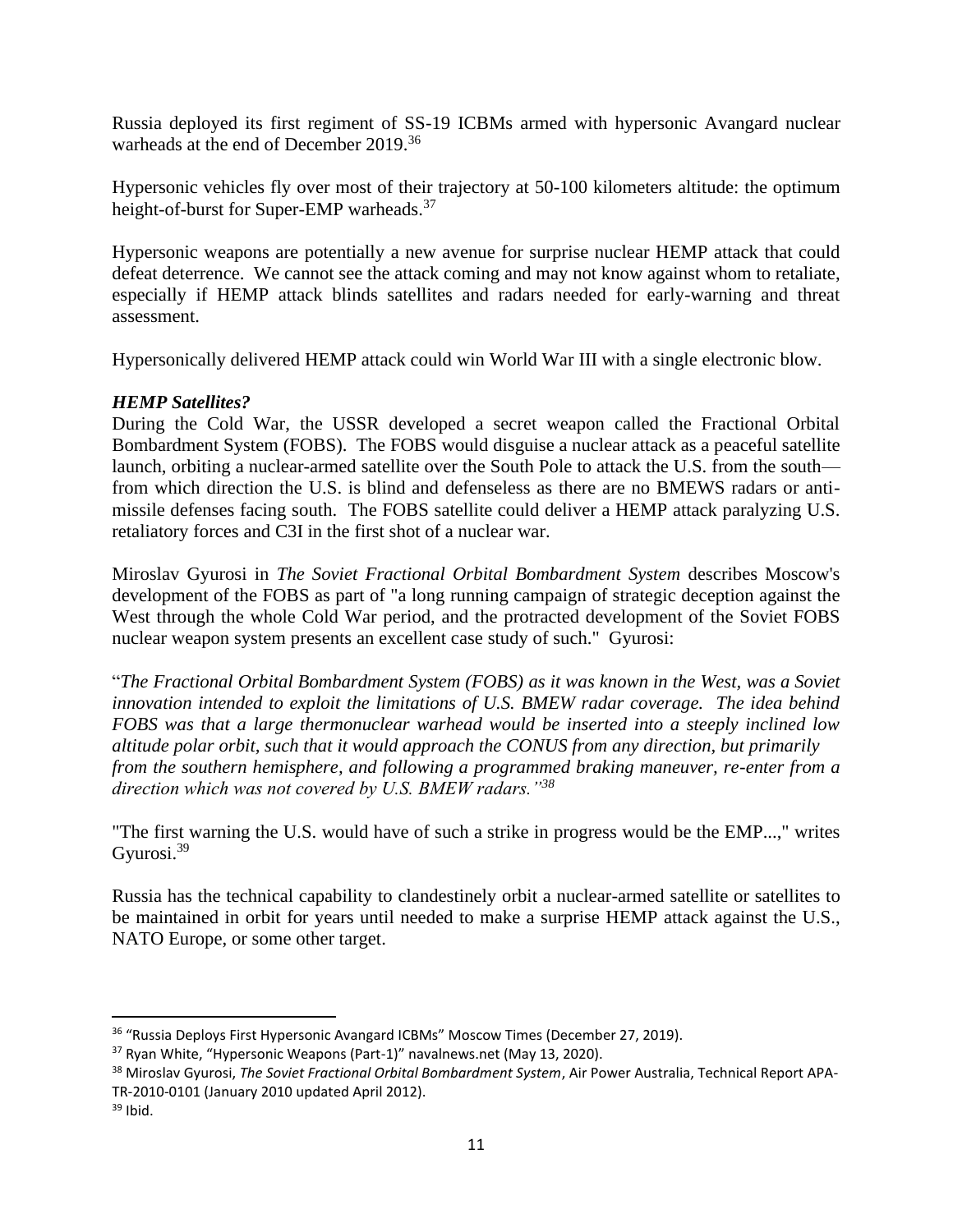If Russia is orbiting nuclear-armed satellites for HEMP surprise attack, this would be one of their deepest and best protected military secrets. In addition to obvious strategic considerations, the Outer Space Treaty bans orbiting nuclear weapons in space. Moreover, Russia has pursued a long propaganda offensive criticizing the U.S. for "militarizing space" intended to deter the U.S. from orbiting space-based missile defenses and from improving U.S. military capabilities in space.

HEMP attacks by satellite or missiles or in combination could be the key to Russian victory in a nuclear war, as U.S. strategic bombers, missiles, and C3I are not hardened to survive attack by Super-EMP weapons, as noted in testimony before the House Armed Services Committee by Dr. William Graham, Chairman of the EMP Commission:

*MR. BARTLETT: "It is my understanding that, in interviewing some Russian generals, that they told you that the Soviets had developed a 'Super-EMP' enhanced weapon that could produce 200 kilovolts per meter at the center?...This is about, what, four times higher than anything we ever built or tested to, in terms of EMP hardening?"*

*DR. GRAHAM: "Yes."*

*MR. BARTLETT: "Which means that, even if you were some hundreds of miles away from that, that it would be somewhere in the range of 50 to 100 kilovolts per meter at the margins of our country, for instance?"*

*DR. GRAHAM: "Yes. Over much of the margin."*

*MR. BARTLETT: "So, we aren't sure that much of our military would still be operable after that robust laydown. Is that correct?...I also understand that we aren't certain that we could launch, through a series of robust EMP laydowns, that we could launch our intercontinental ballistic missiles?"*

*DR. GRAHAM: "We designed both the missiles and their bases and the strategic communications systems during the Cold War to be able to survive and operate through EMP fields on the order of 50 kilovolts per meter, which was our concern at the time, before we realized that weapons could be designed that had larger EMP fields."<sup>40</sup>*

Russian President Vladimir Putin, in a world televised speech on March 1, 2018, announced a new heavy-ICBM, the most powerful ever made, called "Sarmat" ("Satan II" by NATO) that is "invincible" because it can strike anywhere on Earth, and even attack the U.S. by flying over the South Pole, like the FOBs. Putin declared: "Not even future missile defense systems will offer any trouble to the Russian rocket complex, Sarmat,"<sup>41</sup>

#### *HEMP Threat To U.S. Submarines?*

HEMP attack could achieve for Russia a key objective the USSR could not achieve during the Cold War—neutralizing U.S. ballistic missile submarines at sea.

Russian Super-EMP weapons could destroy or degrade U.S. bombers, ICBMs, SSBNs in port and their strategic C3I—including land-based VLF communications systems, TACAMO aircraft, and

<sup>&</sup>lt;sup>40</sup> "Threat Posed By Electromagnetic Pulse (EMP) Attack" Hearing before the House Armed Services Committee (Washington, DC: January 10, 2008).

<sup>41</sup> "Russia Tests New Ballistic Missile That Putin Says Can Strike Anywhere On Earth" Associated Press (March 30, 2018). Patrick Reevell, "Russia Has Tested New Nuclear Missile That NATO Calls 'Satan 2'" ABC News (March 30, 2018).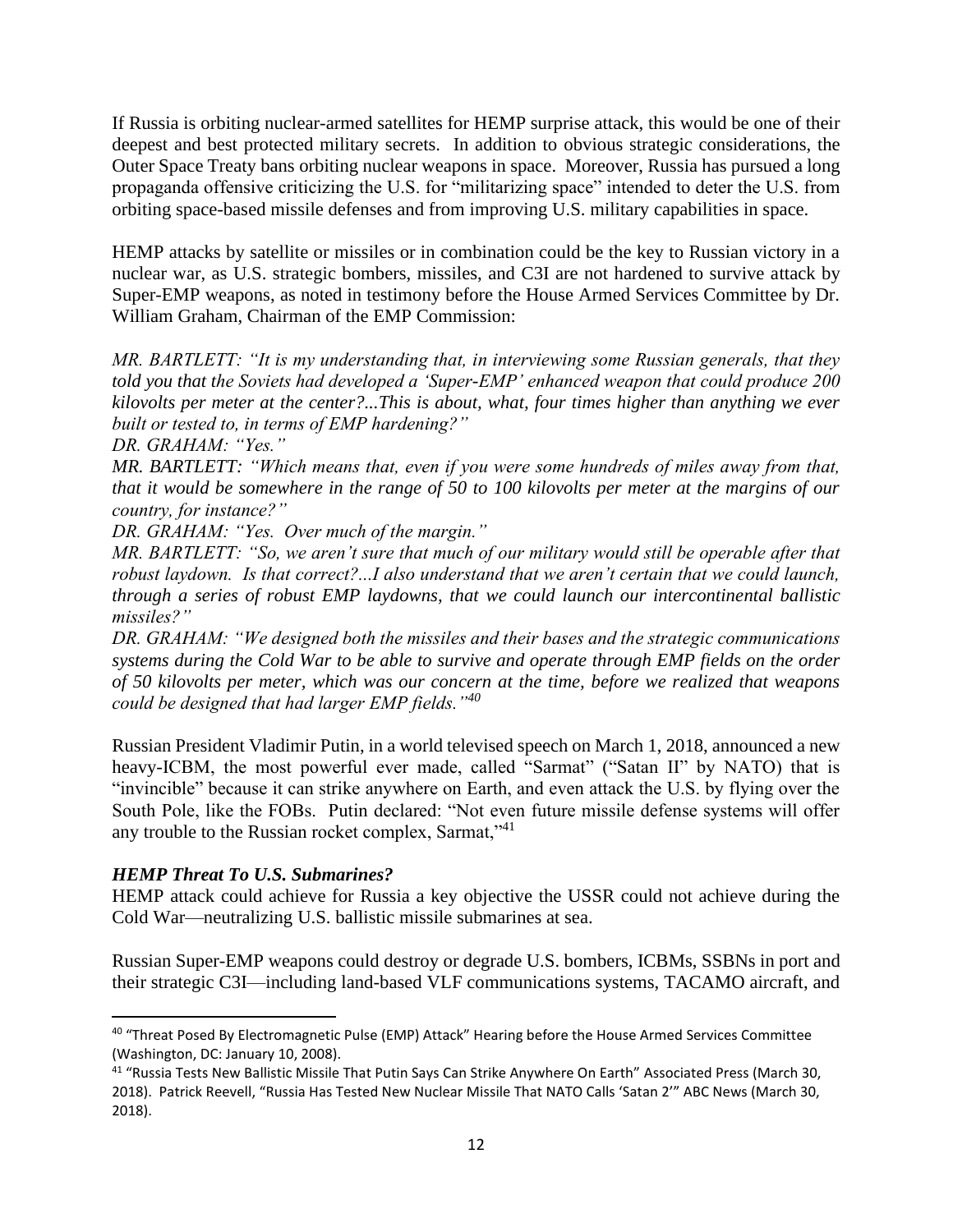other redundant means of strategic command and control used to convey Emergency Action Messages (EAMs) to submarines hiding at sea. Severing their communications links to the National Command Authority would neutralize U.S. submarines, rendering them useless.<sup>42</sup>

HEMP could also be used to attack submarines on patrol at sea directly.

A high-yield warhead (1 megaton or more) detonated for HEMP over the ocean would cover an area 2,200 kilometers in radius, a zone nearly as large as North America, with powerful E3 HEMP that would penetrate the ocean depths and possibly damage or destroy the electronics of submarines on patrol. Submarines would be especially vulnerable when deploying their very long antennae—which they need to do precisely when trying to receive  $EAMS^{43}$ 

# *VOSTOK-18*

On September 11-17, 2018, Russia's VOSTOK-18 was perhaps the largest military exercise in history, happening two months after U.S. Department of Homeland Security revelations that Russia penetrated hundreds of U.S. electric utilities with cyber-weapons.

A few significant highlights:

*VOSTOK-18 mobilized 300,000 troops, 36,000 tanks and other vehicles, 1,000 aircraft, and 80 ships.* Russian Defense Minister Sergei Shoigu described it as the largest exercise since ZAPAD-81, the largest Cold War exercise that, 40 years ago, simulated invading NATO.<sup>44</sup>

VOSTOK-18 apparently utilized other forces not advertised, including Russia's Mediterranean fleet fighting a real war in Syria and the Strategic Rocket Forces Missile Armies, simulating a global nuclear World War III.<sup>45</sup>

*VOSTOK-18 was a joint Russia-China exercise, signifying de facto alliance against the United States.* Russia and China conduct many joint military exercises. Their nuclear collaboration began February 2001 in a combined nuclear war scenario against the U.S. over Taiwan.<sup>46</sup> The Sino-Russian Friendship Treaty (July 2001) promises their military cooperation "will further strategic stability and security around the world."<sup>47</sup>

<sup>&</sup>lt;sup>42</sup> Sebastien Roblin, "The Deadliest Aircraft in the U.S. Military Arsenal You Have Never Heard Of" The National Interest (April 23, 2017). "Nuclear Launch Codes" [https://www.everything2.com/title/Nuclear+launch+codes.](https://www.everything2.com/title/Nuclear+launch+codes) <sup>43</sup> Dr. Peter Vincent Pry, *POSEIDON: Russia's New Doomsday Machine* (EMP Task Force: 2018) pp. 21-22.

<sup>44</sup> Dr. Peter Vincent Pry, "The Danger of Russia's Largest Military Exercise: Understanding Vostok-18" Newsmax (October 8, 2018). Dr. Stephen Blank, Russia's Vostok-2018: A Rehearsal for Global War?" DefconWarningSystem (September 6, 2018[\) www.defconwarningsystem.com](http://www.defconwarningsystem.com/). Lyle J. Goldstein, "What Russia's Vostok-18 Exercise with China Means" National Interest (September 5, 2018). "Vostok 2018" [www.en.wikipedia.org](http://www.en.wikipedia.org/) "Russia War Games: Biggest Since Cold War 'Justified'" BBC News (August 28, 2018). Dr. Peter Vincent Pry, "Russia, NATO Exercises Demonstrate West's Death Wish" The Hill (November 20, 2018).  $45$  Ibid.

<sup>46</sup> Bill Gertz, "Russian Forces Help China In Mock Conflict" Washington Times (April 30, 2001).

<sup>&</sup>lt;sup>47</sup> Ariel Cohen, "The Russia-China Friendship Cooperation Treaty" Heritage Foundation (July 18, 2001). "2001 Sino-Russia Treaty of Friendship" [www.en.wikipedia.org](http://www.en.wikipedia.org/)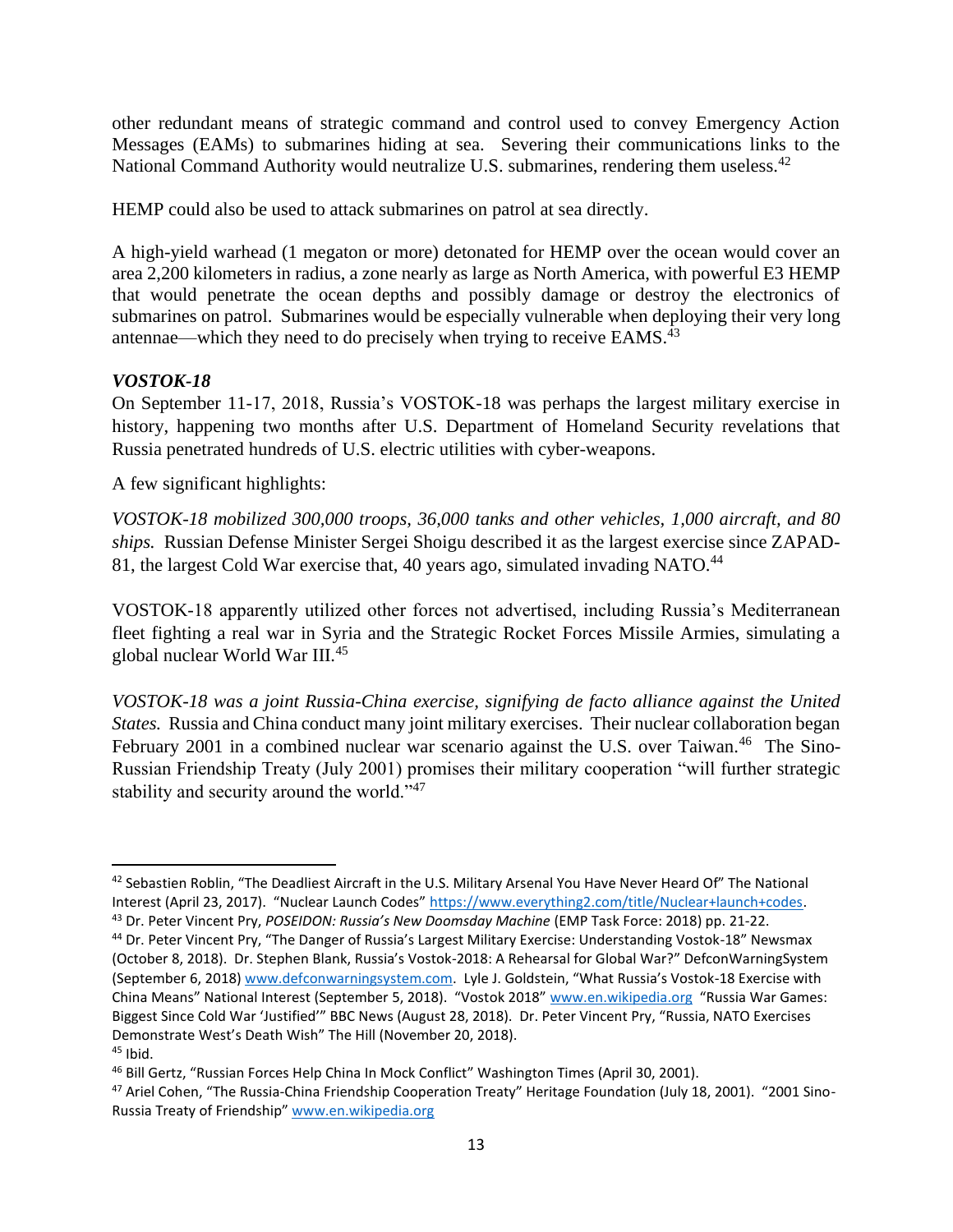*VOSTOK-18, though conducted in Siberia, may well be full-dress rehearsal for conquering NATO, practicing new nuclear warfighting techniques.* Siberian operations are harder for the U.S. to monitor, so new strategies and tactics can be exercised secretly.<sup>48</sup>

Russia's new nuclear doctrine (similar to Khrushchev-era thinking, like a more aggressive version of Marshal Sokolovsky's 1962 *Military Strategy*) relies on nuclear firepower and relatively small armies, but highly mobile and survivable, to knife through Europe in a week or two.<sup>49</sup> Russia's new generation nuclear weapons for strategic HEMP attack and tactical battlefield use make this possible.<sup>50</sup>

Theoretically, Russian invasion of NATO by 300,000 troops, 36,000 tanks and other vehicles, and 1,000 aircraft could overrun NATO paralyzed by EMP attack and outgunned by tactical nuclear weapons 10-to-1. A single nuclear weapon detonated 60 kilometers above NATO HQ in Brussels would generate a paralyzing HEMP field from Poland to Scotland, like a magic carpet to the English Channel.<sup>51</sup>

*VOSTOK-18 practiced civil defense and recovery operations unrivaled in the West.* "Eastern Military District engineer formation mopped-up in aftermath of a simulated technogenic emergency during VOSTOK-18 maneuvers," according to the Russian Defense Ministry, "The military engineers launched bridges and ferry crossings, restored demolished roads, prepared passage through rubble…evacuated the population, and cleared terrain of simulated explosive objects and radioactive and chemical waste."<sup>52</sup>

These same operations could support an invasion of NATO.

But the most important part of VOSTOK-18 was invisible.

Russian and Chinese military doctrine also advocates a revolutionary new way of warfare rendering obsolete traditional military power by relying on cyber-attacks, sabotage, and EMP to

<sup>48</sup> Dr. Peter Vincent Pry, "The Danger of Russia's Largest Military Exercise: Understanding Vostok-18" Newsmax (October 8, 2018).

<sup>49</sup> Marshal of the Soviet Union Vasily D. Sokolovsky, *Military Strategy* (Moscow, 1962).

<sup>&</sup>lt;sup>50</sup> Dr. Peter Vincent Pry, "The Danger of Russia's Largest Military Exercise: Understanding Vostok-18" Newsmax (October 8, 2018). Dr. Stephen Blank, *Russia's Military Strategy and Doctrine* (Jamestown Foundation, 2019). Dr. Mark Schneider, "Russian Nuclear 'De-Escalation' of Future War" Comparative Strategy, Vol. 37 (2018).

<sup>51</sup>EMP Commission, *Nuclear EMP Attack Scenarios and Combined-Arms Cyber Warfare* (July 2017) p. 45. 52 Russian Defense Ministry, Department of Information, "Eastern Military District Engineer Formation Mopped Up in the Aftermath of a Simulated Technogenic Emergency During Vostok-2018" (September 14, 2018) translated in Open Source Enterprise, "Russia: Combat Engineers Practiced Mopping Up in Aftermath of Simulated Emergencies inn Vostok-2018" CEW2018091444582051. Dr. Peter Vincent Pry, "The Danger of Russia's Largest Military Exercise: Understanding Vostok-18" Newsmax (October 8, 2018).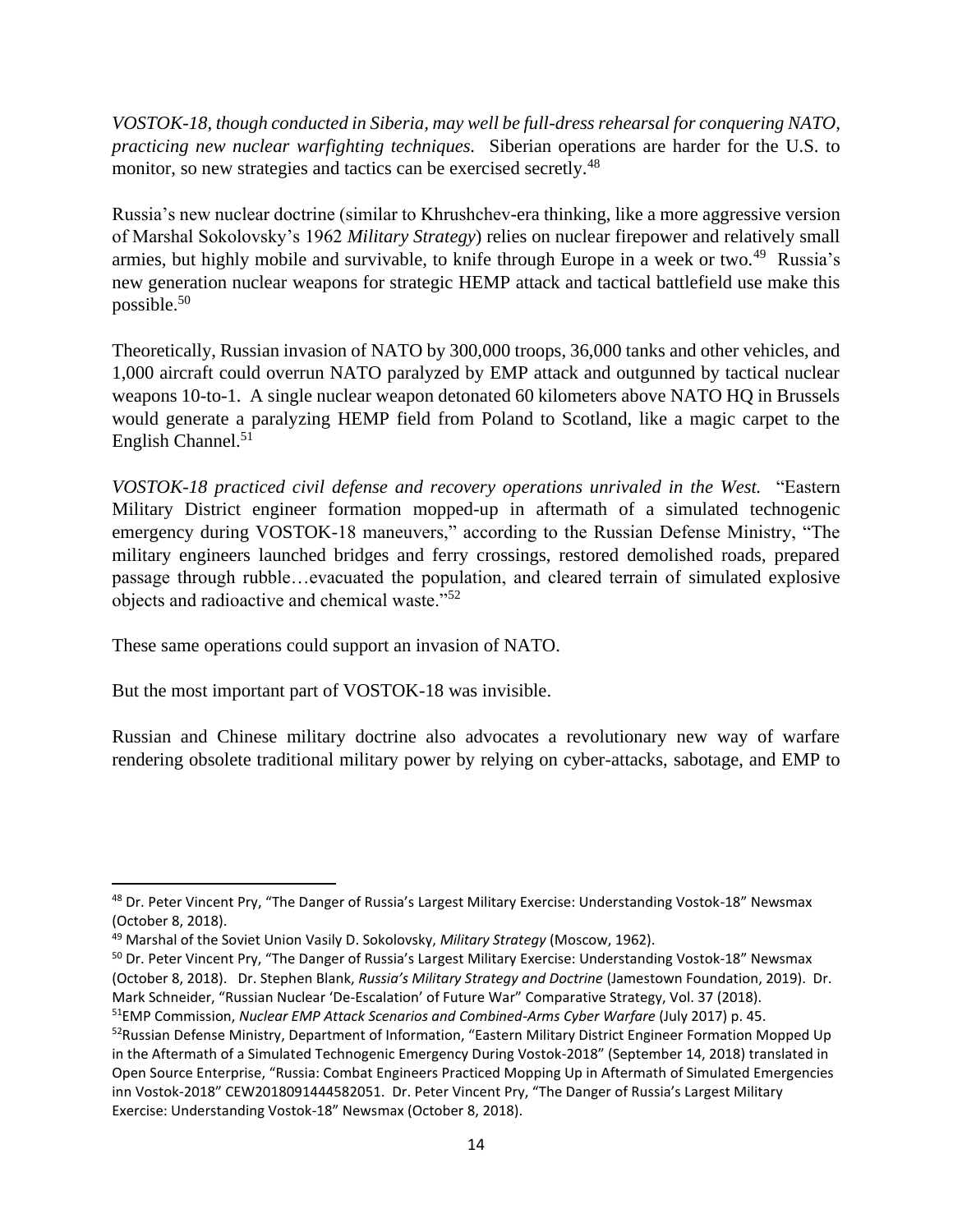collapse adversary electric grids and life-sustaining critical infrastructures, thereby achieving victory.<sup>53</sup>

Russian cyber-attacks against U.S. and allied electric grids are the "edge of the wedge" for this new way of warfare that could culminate in unleashing of a VOSTOK-18 for real—or make VOSTOK-18 unnecessary for global conquest.

As noted earlier, in July 2018, two months before VOSTOK-18, the Department of Homeland Security revealed Russian cyber-weapons Dragonfly and Energetic Bear penetrated hundreds of U.S. electric utilities and could cause a nationwide blackout.<sup>54</sup>

Former senior Pentagon official Michael Carpenter warned: "They've been intruding into our networks and are positioning themselves for a limited or widespread attack. They are waging a covert war on the West."<sup>55</sup>

Warned the Cybersecurity Subcommittee's Senator Ed Markey: "Unless we act now, the United States will continue to remain vulnerable to the  $21<sup>st</sup>$  Century cyber-armies looking to wage war by knocking out America's electricity grid."<sup>56</sup>

Russia during VOSTOK-18 "coincidentally" conducted a major exercise recovering electric grids in regions where are located Strategic Rocket Forces Missile Armies and their headquarters, according to Russian press: "The Ministry of Energy…conducted a large-scale complex special training on the topic Ensuring The Security Of Power Supply."<sup>57</sup>

Significantly, Moscow tried to conceal the purpose of the grid recovery exercise and divorce it from VOSTOK-18 by suggesting it was to prepare for the Siberian winter.<sup>58</sup>

However, the Russian Energy Ministry scenario entailed "an emergency situation associated with a massive de-energization of consumers" that "exercised rapidly replacing transformers, towers, powerlines and temporary re-routing."<sup>59</sup>

<sup>53</sup>EMP Commission, *Assessing the Threat from EMP Attack* (July 2017) p. 5. EMP Commission, *Chairman's Report*  (July 2017) pp. 18-20. EMP Commission, *Nuclear EMP Attack Scenarios and Combined-Arms Cyber Warfare* (July 2017) pp. 1-6.

<sup>54</sup> Rebecca Smith, "Russian Hackers Reach U.S. Utility Control Rooms" Wall Street Journal (July 23, 2018). Yen Nee Lee, "Russian Hackers Are Said To Have Infiltrated U.S. Electric Utilities" CNBC (July 23, 2018).

<sup>55</sup> "Russian Hackers Penetrate U.S. Power Stations" BBC News (July 24, 2018).

<sup>56</sup> "Senator Markey Demands Answers About Russian Cyberattacks on Electric Utilities" Press Release (August 13, 2018[\) www.markey.senate.gov](http://www.markey.senate.gov/) 

<sup>&</sup>lt;sup>57</sup> TIA and PJSC, "Power Engineers of IDGC of Center and Volga Region Too Part in Large-Scale Joint Exercise of Ministry of Energy and EMERCOM of Russia" (September 12, 2018) [https://tvernews.ru/news/235475/.](https://tvernews.ru/news/235475/) Dr. Peter Vincent Pry, "The Danger of Russia's Largest Military Exercise: Understanding Vostok-18" Newsmax (October 8, 2018).

 $58$  Ibid.

 $59$  Ibid.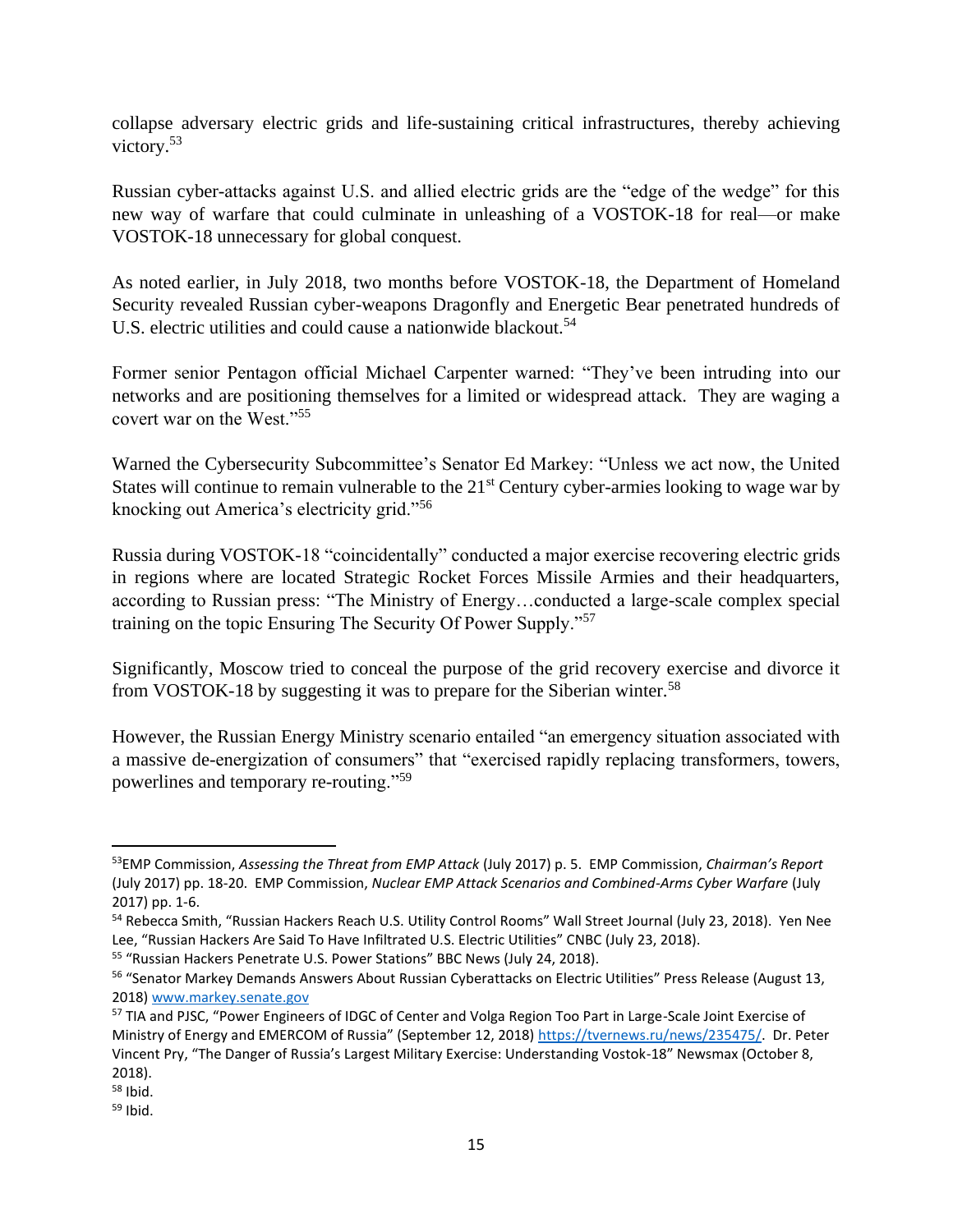Moreover: "Power engineering specialists…carried out work on replacement of power transformers and supports, power transmission lines…and installing a quick-erect and dismountable support of the 35-110 kV air line, which allows reducing time for emergency repairs."<sup>60</sup>

Unmanned aerial vehicles helped repair electric grids rapidly. College students were drafted to help military engineer units.

Moscow's purpose is: "To develop the most effective approaches to mobilizing technical, material, and human resources for eliminating technological disruptions in networks and maximizing the rapid restoration of electricity supply."<sup>61</sup>

# *Non-Nuclear EMP Weapons (NNEMP)*

Russia probably remains the world's leader in Non-Nuclear EMP (NNEMP) weapons, more commonly called Radio-Frequency Weapons (RFWs), which have been the focus of "intense effort aimed at the development of high-power microwave and millimeter-wave sources for radio frequency weapons" since the Cold War, to the continuing alarm of the Department of Defense.<sup>62</sup>

Russia apparently has developed and deployed NNEMP weapons significantly more powerful and with longer range than any other nation. Russian military and technical sources often describe their NNEMP weapons as having ranges of 10-20 kilometers or more, while Western NNEMP weapons rarely have a range exceeding 1 kilometer in radius.<sup>63</sup>

For example, according to a Sputnik article "Russia's Electromagnetic Weapons Could Be 'More Efficient Than Nuclear Weapons'":

*--"Russia is developing radio-electronic weapons, which use powerful UHF impulse capable of destroying all electronic equipment miles away and even changing the course of a war."*

*--"The unique radio-electronic weapons based on new physical principles, which were successfully tested in Russia last fall, use mobile electromagnetic emitters to disable missile warheads and onboard aircraft electronics miles away."*

*--"The electromagnetic bombs developed by Russia can be more effective than nuclear weapons because they are able to neutralize entire armies with just one short electromagnetic impulse."*

 $60$  Ibid.

 $61$  Ibid.

<sup>62</sup> Department of Defense, *Soviet Military Power 1984* (1984) p. 108. "The Russian Lead in Radio Frequency Weapons" EIR Science and Technology (July 3, 1987) see quote from Lawrence Livermore National Laboratory, Energy and Technology Review (March 1987): "A high-intensity burst of electromagnetic energy can pose a threat to military systems, such as aircraft and satellites. The source of the high-intensity, high-frequency pulse can be either a nuclear detonation or a micro-wave generating weapon."

<sup>&</sup>lt;sup>63</sup> "Range of Russian EMP Weapons Increased to 10 km" Russia Today Military News TASS (July 5, 2020). Yuri Tkach, one of the lead designers in the USSR's NNEMP weapons program, claimed Soviet NNEMP weapons achieved ranges of 20 kilometers or more, during late-1990s interviews by myself and others in the USG unsuccessfully attempting to persuade Tkach to defect.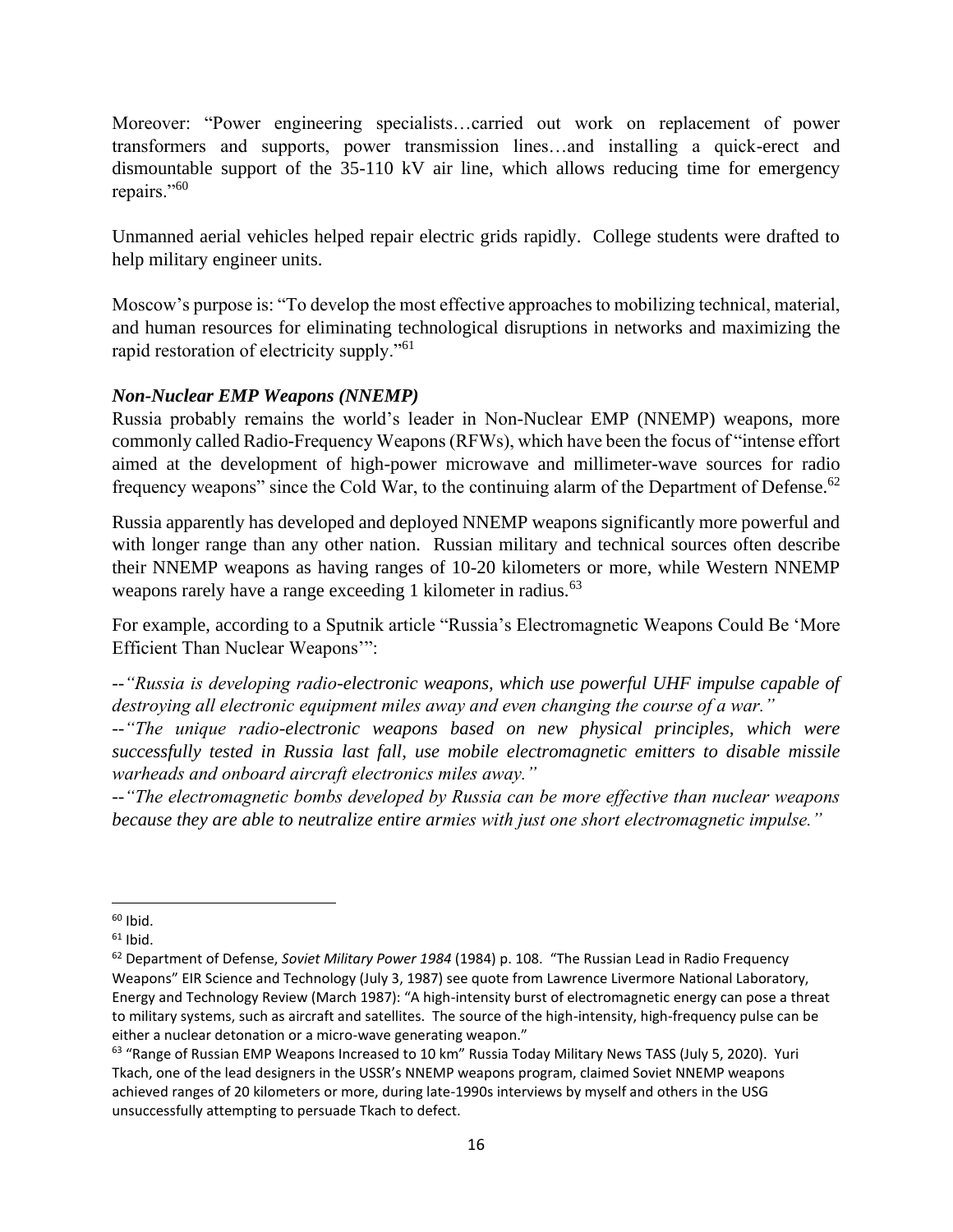*--"Moreover…they can completely take out or seriously damage even off-line weapons like tanks, grounded planes, and missiles in silos."<sup>64</sup>*

Russian technology for NNEMP weapons appears to be proliferating from Ukraine via Yuri Tkach, Director of the Kharkov Institute of Electromagnetic Research. During the Cold War, Tkach and the Kharkov Institute were among the scientific and design leaders for the USSR's NNEMP weapons program.<sup>65</sup>

Independently of Russia, the U.S. and other nations are achieving a technological revolution in Non-Nuclear EMP weapons, which are becoming more powerful, more miniaturized and lighterweight, and deliverable by cruise missiles or drones. The marriage of NNEMP to drones or cruise missiles, preprogrammed or equipped with sensors to follow high-power electric lines and to target control centers and transformers, introduces a major new threat to national power grids.<sup>66</sup>

Relatively small numbers of NNEMP cruise missiles or drones—perhaps only one capable of protracted flight—could inflict a long nationwide blackout. Reportedly, according to a classified study by the U.S. Federal Energy Regulatory Commission, disabling just 9 of 2,000 U.S. EHV transformer substations could cause cascading failures that would crash the North American power  $grid.<sup>67</sup>$ 

Thus, NNEMP might be able to achieve results similar to a nuclear HEMP attack in blacking-out power grids, though the NNEMP attack would probably take hours instead of seconds.

Moreover, the technology for non-nuclear EMP generators and drones is widely available for purchase as civilian equipment which can easily be weaponized, even by non-state actors.

For example, one U.S. company sells a NNEMP device for legitimate industrial purposes called the "EMP Suitcase" that looks like a suitcase, can be carried and operated by one person, generates 100,000 volts/meter over a short distance, and can be purchased by anyone. NNEMP devices like the EMP Suitcase could become the Dollar Store version of weapons of mass destruction if turned against the national electric grid by terrorists.<sup>68</sup>

Design information for NNEMP weapons is available on the internet.

Twenty years ago, in 2000, the House Armed Services Committee (HASC) sponsored an experiment that proved a small team, led by a competent electrical engineer, could build NNEMP weapons using unclassified design information available on the internet and using parts purchased

<sup>64</sup> Alexandr Khrolenko, "Russia's Electromagnetic Weapons Could Be 'More Efficient Than Nuclear Weapons'" Sputniknews.com and RIA Novosti (September 29, 2017).

<sup>&</sup>lt;sup>65</sup> "Kiev Gave Riyadh Technology To Create Microwave Weapons" en.TopWar.ru (January 23, 2019).

<sup>66</sup> Carlo Kopp, *The Electromagnetic Bomb – A Weapon of Electrical Mass Destruction* (February 8, 2003). Though dated, Kopp is still among the best for background.

<sup>&</sup>lt;sup>67</sup> Rebecca Smith, "U.S. Risks National Blackout From Small-Scale Attack" Wall Street Journal (March 12, 2014).

<sup>&</sup>lt;sup>68</sup> Applied Physics Electronics, "High-Power RF Suitcase EMP Pulse Generator" [www.apelc.com/rf-suitcase.](http://www.apelc.com/rf-suitcase)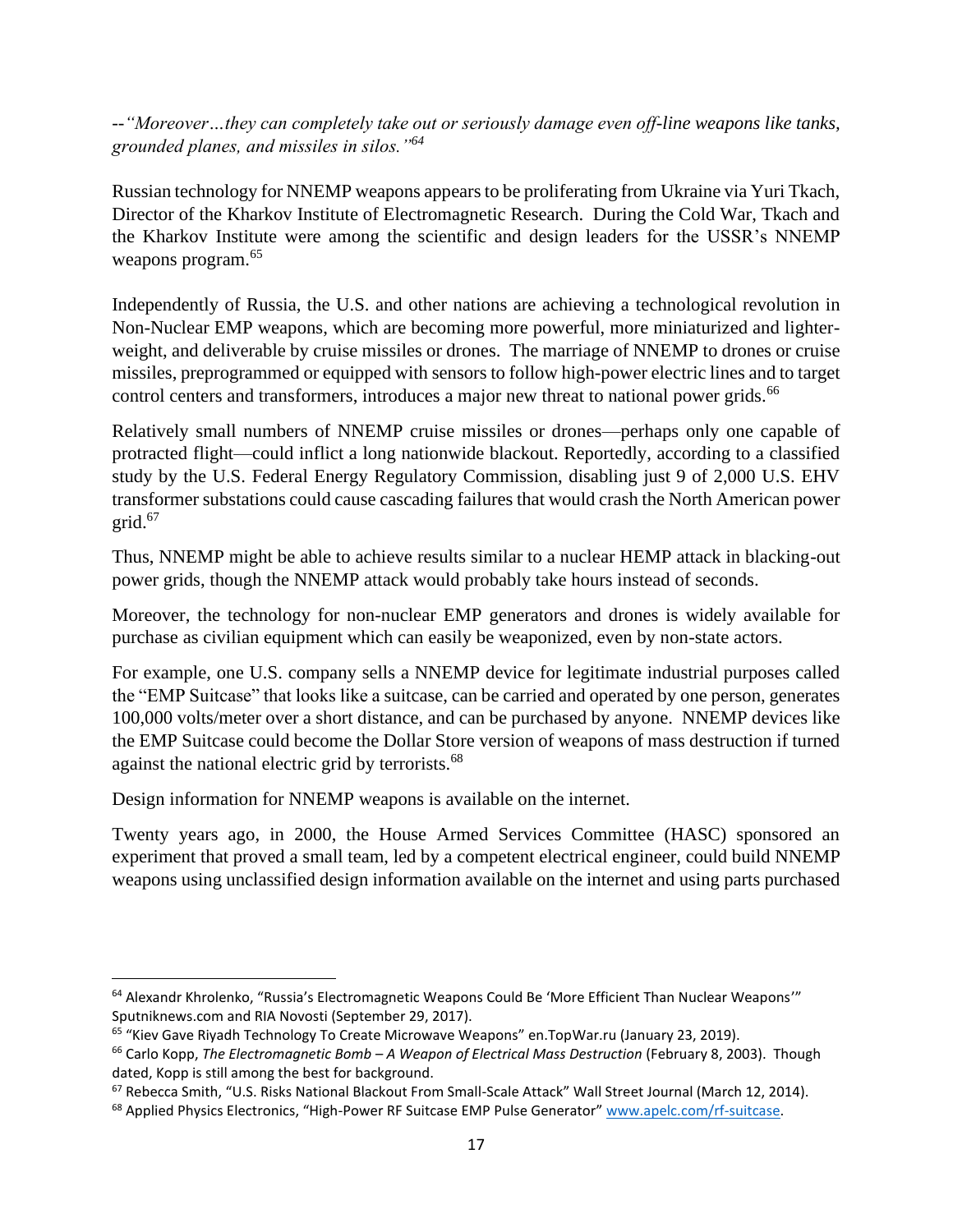from an ordinary electric supply store. In one year, the team produced two NNEMP weapons that were demonstrated successfully before the HASC at the U.S. Army Aberdeen Proving Ground.<sup>69</sup>

In 2020, Northeastern University's Global Resilience Institute (GRI) tested in an EMP simulator numerous electronic components vital to the operation of electric grids and other critical infrastructures. The GRI tests "confirmed the ability for non-state actors to outfit commerciallyavailable platforms to conduct localized tactical EMI attacks against electronics that support critical systems…identified the thresholds at which the functioning of representative electronics in common use across multiple infrastructures could become compromised, generating catastrophic outcomes. This includes, but is not limited to, disruption in cybersecurity safeguards for critical infrastructure to include key components of the electric power grid and telecommunications system."<sup>70</sup>

GRI's tests of the non-nuclear EMP threat "confirm that a small EMI emitter that could be carried on a commercially-available drone or terrestrial vehicle, is capable of compromising electronic components, in common commercial use, at very low-energy levels from a considerable distance."<sup>71</sup>

NNEMP generators have limited range, but if mated to a cruise missile or drone capable of protracted flight to target electric grid key nodes, the results can be spectacular.

For example, Boeing's Counter-electronics High Power Microwave Advanced Missile Project (CHAMP) cruise missile can be viewed on the internet where CHAMP "navigated a preprogrammed flight plan and emitted bursts of high-powered energy, effectively knocking out the target's data and electronic subsystems."<sup>72</sup> The U.S. Air Force has purchased CHAMP cruise missiles, deployed to Japan, reportedly to prevent North Korean missile attacks by "frying" their missiles, command and control, and power grid electronics.<sup>73</sup>

Russia is probably still be the world leader in NNEMP weapons, as was the USSR during the Cold War. Russia's nuclear-powered cruise missile, the Burevestnik (Storm Petrel, NATO designation SSC-X-9 Skyfall), now under development, makes little sense as yet another missile to deliver nuclear warheads, as advertised by Moscow. The Storm Petrel's engines, powered by a nuclear reactor, theoretically will give it unlimited range and limitless flying time for crossing oceans and cruising over the U.S. The Storm Petrel could be a nuclear-powered version of CHAMP, able to

<sup>&</sup>lt;sup>69</sup> I managed the HASC EMP demonstration at Aberdeen. Kenneth R. Timmerman, "U.S. Threatened With EMP Attack" [ktimmerman@InsightMagazine.com](mailto:ktimmerman@InsightMagazine.com) and EMPwar.com. See also U.S. Congress, "Radio Frequency Weapons and Proliferation: Potential Impact on the Economy" Hearing before the Special Oversight Panel on Terrorism, House Armed Services Committee (February 25, 1998) [www.house.gov/jec/hearings/02-5-8h.htm.](http://www.house.gov/jec/hearings/02-5-8h.htm)

<sup>70</sup> Global Research Institute Northeastern University, *Mobilizing a National Response to the Vulnerability of Critical Infrastructure to Non-nuclear Electromagnetic Pulse/Electromagnetic Interference Attacks (April 2020) p. 4.*  $71$  Ibid.

<sup>72</sup> "Boeing: CHAMP – Lights Out" [www.boeing.com.](http://www.boeing.com/)

<sup>73</sup> Ron Kessler, "USAF Deploys New CHAMP Missile" (May 17, 2019) [www.neogaf.com/threats/usaf-deploys-new](http://www.neogaf.com/threats/usaf-deploys-new-champ-missile)[champ-missile.](http://www.neogaf.com/threats/usaf-deploys-new-champ-missile) Dave Majumdar, "CHAMP: America's EMP Missile that Might Be Able to Fry North Korea's Nukes" The National Interest (December 11, 2017).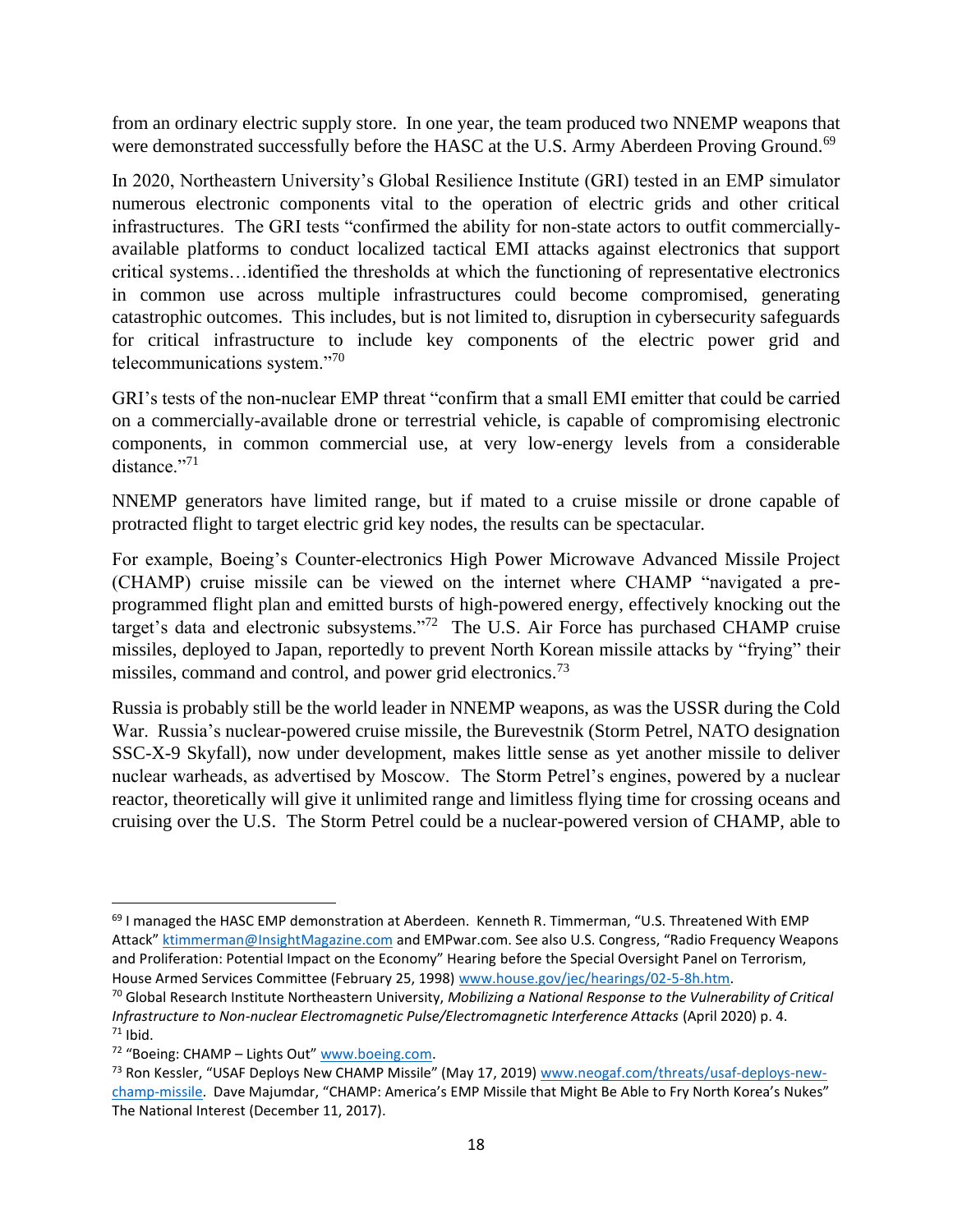fly much farther and longer and armed with a more potent NNEMP warhead, electrically supercharged by the nuclear reactor.<sup>74</sup>

#### *Russian HEMP Defenses*

Moscow spent decades and vast resources protecting its critical infrastructures from nuclear effects. Russia today has hundreds of deep underground command posts and thousands of other underground shelters designed to survive and recover from an all-out nuclear war. Even Moscow's subway system is equipped with nuclear blast doors. Moscow cheated on the ABM Treaty and deployed thousands of anti-missile systems and radars all over the USSR, in addition to the permitted Moscow ABM system that can protect European Russia—where lives most of the population. Russia inherited from the USSR, and continues to improve, a vast network of power grids, communications, and other critical infrastructures designed to survive and prevail through a nuclear World War III.<sup>75</sup>

It is probably no accident that Russia leads all other nations in the production of vacuum tubes, Svetlana Tubes in St. Petersburg being the largest manufacturer of vacuum tubes in the world. Vacuum tube electronics are over ten million times less vulnerable to HEMP than the advanced semiconductors and microchips that are the sinews of economic and military power in the United States.<sup>76</sup>

#### **EDICT OF THE PRESIDENT OF THE RUSSIAN FEDERATION ON NUCLEAR DETERRENCE (June 2, 2020)**

On June 2, 2020, Russian President Vladimir Putin issued an unclassified edict "Foundations of the State Nuclear Deterrence Policy of the Russian Federation" describing the purpose of nuclear weapons in Russia's national security policy and some circumstances that could move Russia to use nuclear weapons<sup>77</sup>:

<sup>74</sup> Dr. Peter Vincent Pry, "When Will DC Awaken To Putin's Nuclear Aim For US?" Newsmax (August 21, 2019). <sup>75</sup> On the Soviet programs for surviving and recovering from a nuclear war see: Department of Defense, *Soviet Military Power 1987* (Washington, D.C.: U.S. Government Printing Office, 1987), p. 52 and passim. Central Intelligence Agency, *Soviet Civil Defense* (Washington, D.C.: July 1978). Dr. William R. Van Cleave, *Fortress USSR*  (Stanford, CA: Hoover Institution, Stanford University, 1986). Leon Goure, *Soviet Civil Defense Shelter Program* (Coral Gables, FL: Center for Advanced International Studies, University of Miami, 1977). House Armed Services Committee, *Civil Defense Review, Hearings by the Civil Defense Panel of the Subcommittee on Investigations of the Committee on Armed Services* (Washington, D.C.: U.S. Government Printing Office, 1976). Dr. Peter Vincent Pry, *The Strategic Nuclear Balance: And Why It Matters* (New York and London: Crane Russak, Taylor and Francis, 1990), pp. 82-89. Dr. Peter Vincent Pry, *Nuclear Wars: Exchanges and Outcomes* (New York and London: Crane Russak, Taylor and Francis, 1990), Chapter 7 Societal Survival.

<sup>&</sup>lt;sup>76</sup> Jerry Emanuelson, "Soviet Test 184" Futurescience [http://www.futurescience.com/emp/test184.html.](http://www.futurescience.com/emp/test184.html) During the 1980s, even the most advanced Soviet fighter aircraft, like the MiG-25, used vacuum tube technology so they could survive and operate in a nuclear environment. See Major R.D. Erick, *EMP* (Quantico, VA: The Marine Corps Command and Staff College, April 6, 1984).

<sup>77</sup> Static.kremlin.ru/media/events/files/ru/lluTKhAiabLzOBjlfBSvu4g3bcl7AXd7.pdf. "Putin Approves State Policy On Nuclear Deterrence—Text" BBC Monitoring Former Soviet Union (June 4, 2020).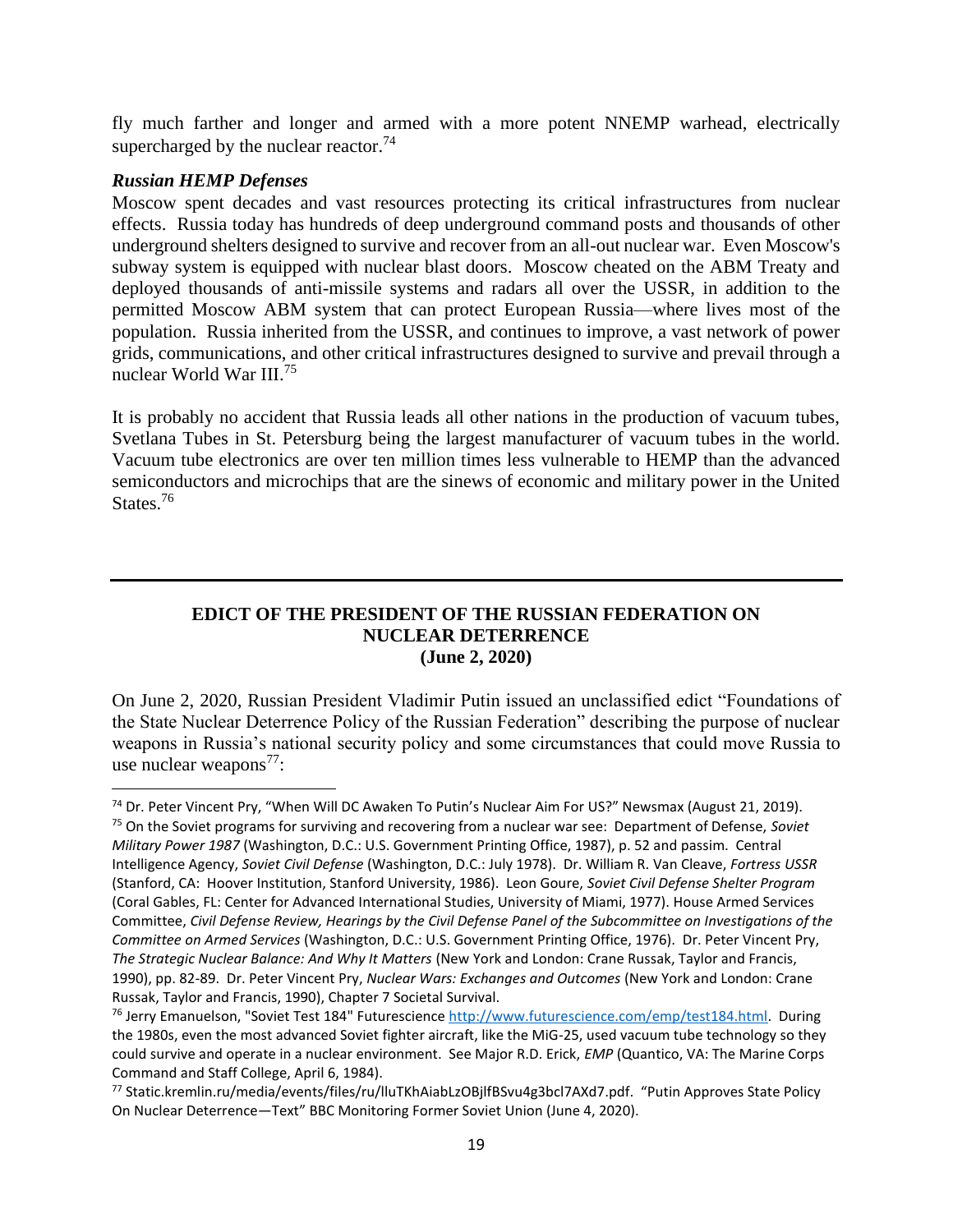*"12. Main military dangers which, depending on changes in the military and political and strategic situations, may develop into military threats to the Russian Federation…which nuclear deterrence is implemented to neutralize, are:*

*a) the expansion by a potential adversary of general-purpose groupings of forces into territories adjacent to the Russian Federation and its allies and into adjacent maritime regions that have the means of delivering nuclear weaponry;*

*b) the deployment of ballistic missile defense systems and assets, medium- and short-range cruise and ballistic missiles, precision non-nuclear and hypersonic weapons, strike unmanned aerial vehicles, and directed energy weapons by states that view the Russian Federation as a potential adversary;*

*c) the creation and placing into space of ballistic missile defence assets and strike systems;*

*d) the presence in states of nuclear weaponry and (or) other types of weapons of mass destruction which may be used against the Russian Federation and (or) its allies, and the means for delivering these types of weapons;*

*e) the uncontrolled delivery of nuclear weaponry, means of its delivery and the technology and equipment for their development;*

*f) the placement of a nuclear weapon and the means of its delivery on the territories of non-nuclear states."*

# Moreover:

# "*III. Conditions for the Transition of the Russian Federation to the Use of Nuclear Weaponry*

*17. The Russian Federation reserves the right to use nuclear weapons in response to the use of nuclear weapons and other types of weapons of mass destruction against it and/or its allies, and in the event of aggression against the Russian Federation using conventional weapons which threatens the existence of the state itself.*

*18. The decision to use nuclear weapons is made by the President of the Russian Federation.*

*19. The conditions which determine the possibility for the use by the Russian Federation of nuclear weapons are:*

*a) the receiving of creditable information concerning the launch of ballistic missiles attacking the territories of the Russian Federation and (or) its allies;*

*b) the use by an enemy of a nuclear weapon or other types of weapons of mass destruction against the territories of the Russian Federation and (or) its allies;*

*c) enemy actions against critically important state or military facilities of the Russian Federation, the disablement of which will lead to a disruption of retaliatory operations of the nuclear forces; d) aggression against the Russian Federation involving the use of conventional weaponry which threatens the existence of the state itself."*

Clarification of Russia's nuclear doctrine was subsequently provided by officers of the Russian General Staff and President Vladimir Putin.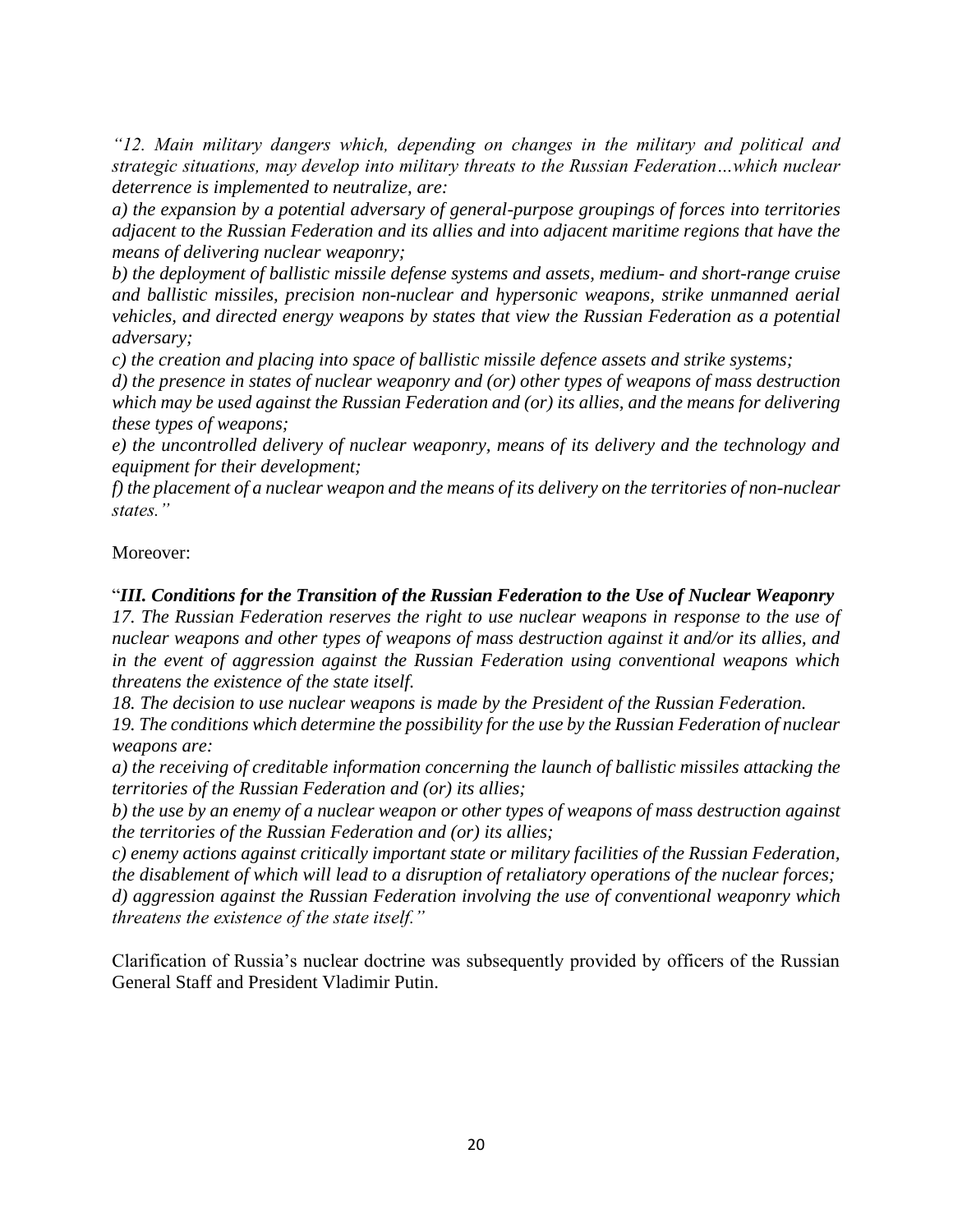Major General Andrei Sterlin and Colonel Alexander Khryapin in their article published in the official newspaper of the Russian Armed Forces, Krasnaya Zvezda (Red Star), warned that any incoming missile will be regarded as nuclear and prompt a nuclear response.<sup>78</sup>

Two months after publication of Russia's nuclear doctrine, on August 4, 2020: "President Vladimir Putin on Tuesday endorsed Russia's nuclear deterrent policy, which allows him to use atomic weapons in response to a conventional strike targeting the nation's critical government and military infrastructure."<sup>79</sup>

Russia's new doctrine on nuclear deterrence and employment is widely interpreted by Western analysts as significantly lowering the threshold, to the lowest point in Russian or Soviet history, whereby Moscow may initiate a nuclear first-strike—including against measures the U.S. and NATO allies would probably regard as non-aggressive and defensive. (See for example provisions 12a-d and f.) Such is the interpretation of some of the best U.S. nuclear strategists, including former Defense Department senior official Dr. Mark Schneider and Dr. Stephen Blank, formerly of the U.S. Army War College.

According to Schneider: "…the Russians are talking about more than nuclear responses to conventional attacks on nuclear forces which results in a lower nuclear use threshold…this may include cyber-attack. [See provision 19c.] This clearly is not limited to attacks on strategic nuclear forces. Since essentially every Russian missile is nuclear capable, this could justify a nuclear response to just about any attack on a Russian military facility that has missiles. This would be a very low nuclear use threshold."<sup>80</sup>

The Russian edict on nuclear deterrence and employment does not mention HEMP or any other specific employment option for a nuclear weapon (exoatmospheric burst, atmospheric burst, surface burst, earth-penetrating-burst, underwater-burst, counterforce or countervalue attacks). But the edict is consistent with, and by lowering the nuclear threshold reinforces and furthers, the Russian military doctrinal concept of "de-escalation" whereby limited nuclear first-use by Russia will by "shock and awe" achieve victory.<sup>81</sup>

<sup>78</sup> "Russia Warns It Will See Any Incoming Missile As Nuclear" AP (August 7, 2020). Vladimir Isachenkov, "Russia Warns It Will See Any Incoming Missile As Nuclear" MilitaryTimes.com and AP (August 9, 2020).

<sup>&</sup>lt;sup>79</sup> Vladimir Isachenkov, "New Russian Policy Allows Use of Atomic Weapons Against Non-Nuclear Strike" AP (August 9, 2020).

<sup>80</sup> Dr. Mark Schneider, correspondence (June 4, 2020). Dr. Mark Schneider "Putin's New Nuclear Doctrine" RealClearDefense.com (June 23, 2020).

<sup>81</sup> Ibid. Dr. Mark Schneider, "Russian 'De-Escalation' of Future War" Comparative Strategy (March 25, 2019). Dr. Stephen Blank, "Getting Russia's Nuclear Strategy Mostly Right" The Hill (February 25, 2018).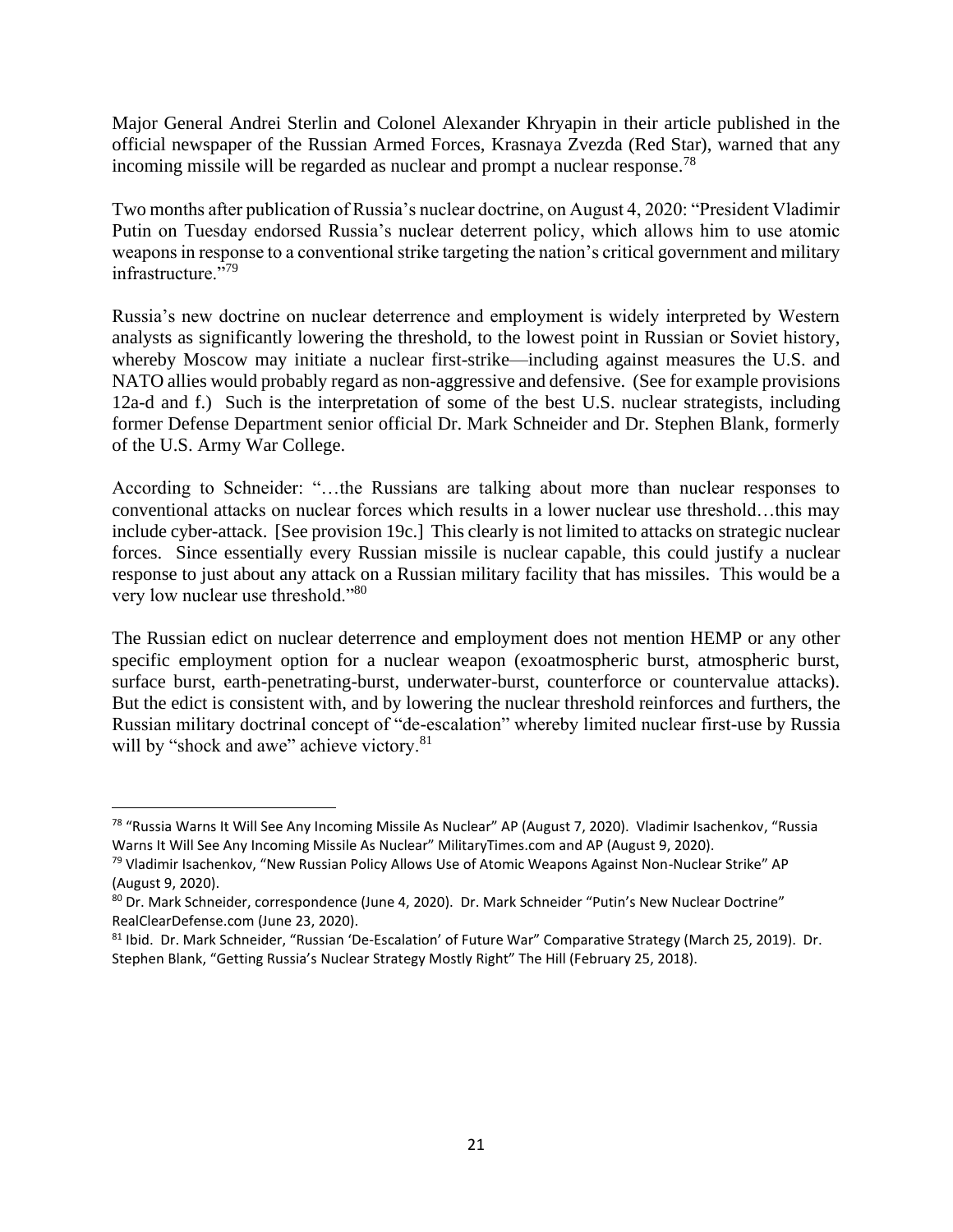HEMP attack, by minimizing adversary immediate casualties and maximizing damage to the electronics of adversary military forces and critical infrastructures, seems ideal for a "deescalatory" strategy. Moreover, since Russian military doctrine categorizes HEMP attack as Information, Electronic or Cyber Warfare, Russia's already very loose strictures for nuclear employment may not even apply to HEMP.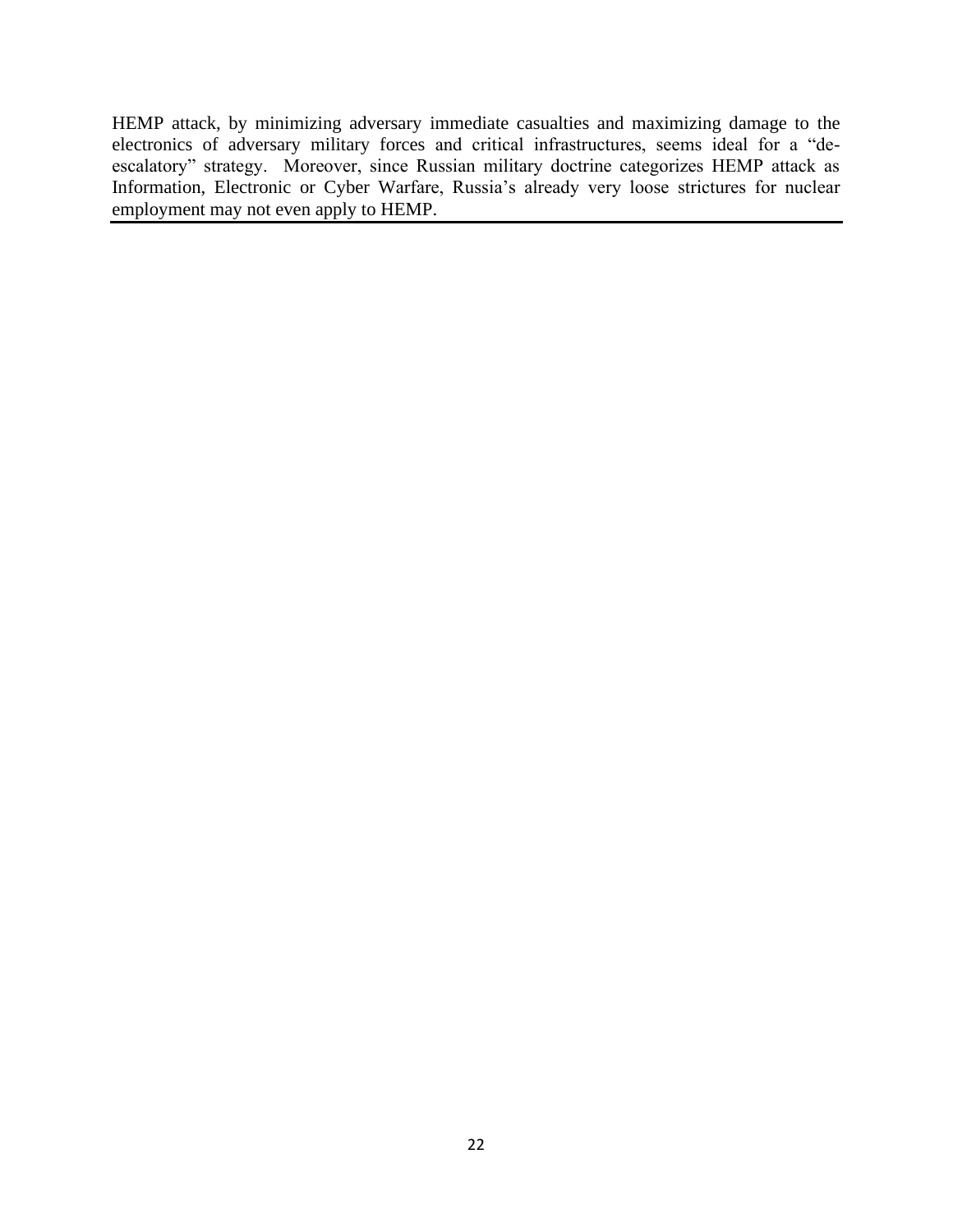

Source: "Missile Threat: CSIS Missile Defense Project" [https://missilethreat.csis.org/country/r](https://missilethreat.csis.org/country/)ussia